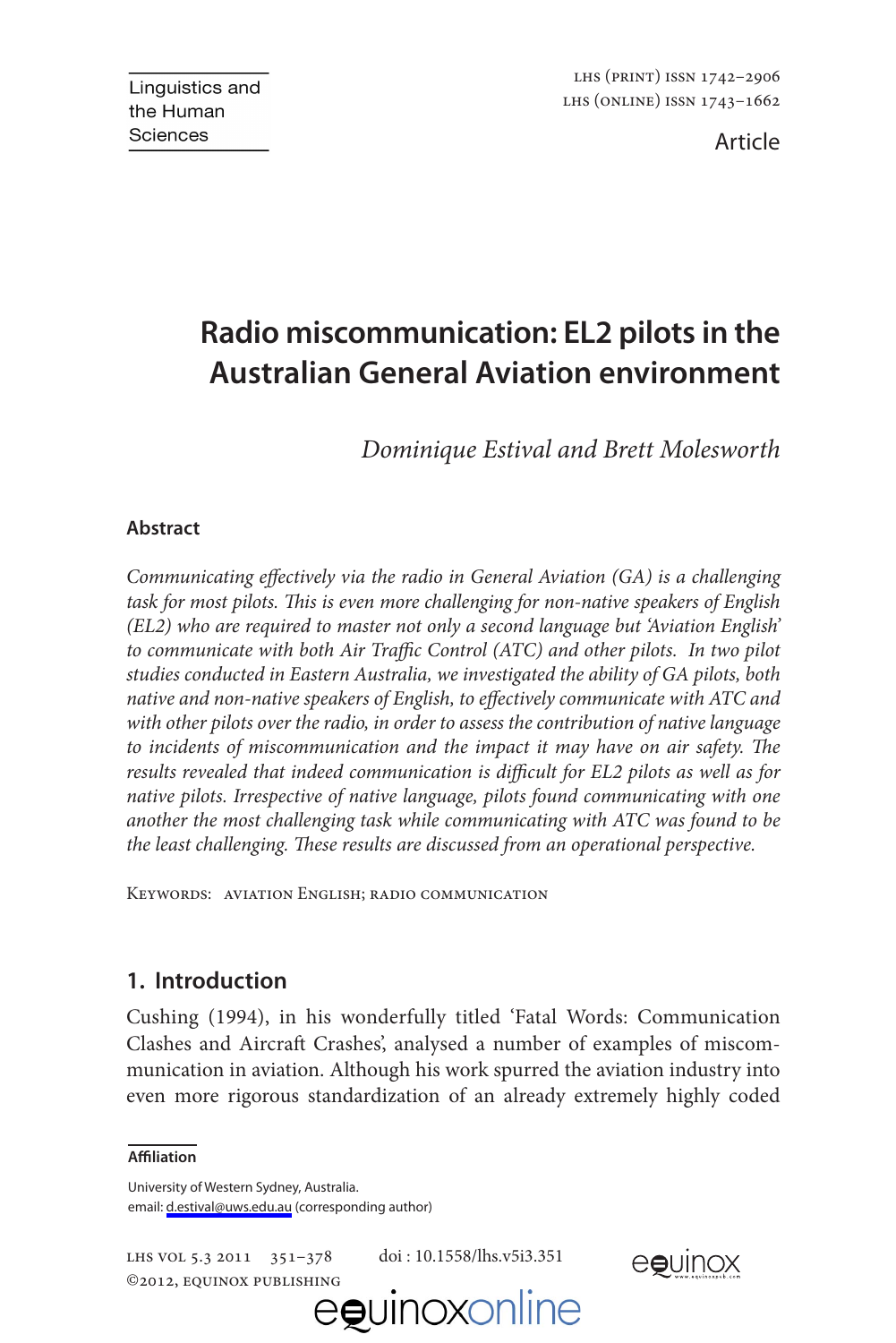and scripted form of communication, there still have been new examples of aviation accidents and incidents where (mis)communication is known to have been a factor, for instance the 'Brazil 2006' accident (Oliveira, 2007). Over the past decades a number of researchers have looked at particular aspects of aviation communication, from the work of Charlotte Linde (NASA, USA) on the 'Linguistic Analysis of Aviation Accidents' (Goguen and Linde, 1983; Linde, 1988) to that of Maurice Nevile (Australia) on 'communication in the cockpit' (Nevile, 2001, 2005, 2006, 2007, 2008; Nevile and Walker, 2005) or Paul Falzon on discourse management by ATC (Falzon, 2009). Our current research is directed towards investigating the underlying problems associated with radio communication for pilots whose first language is not English.

Communicating effectively via the radio in General Aviation (GA) is a challenging task for most pilots. This is even more challenging for non-native speakers of English who are required to master not only a second language but also 'Aviation English' to communicate with both Air Traffic Control (ATC) and other pilots. We conducted two pilot studies in Eastern Australia (around Sydney and Canberra) to explore the ability of GA pilots, both native and nonnative speakers of English, to effectively communicate with ATC and with other pilots over the radio and the impact of miscommunication on air safety.

Our research has so far focused on linguistic factors affecting radio communication, such as comprehension, phraseology, intonation, speech irregularities and the use (or misuse) of pauses, with the aim of assessing the impact of communication difficulties upon air safety within GA. Other factors known to affect radio communication include: (a) quality of transmission; (b) noise in the cockpit; and (c) the operational expectations of both pilots and ATC. With regard to the quality of transmission between two aircraft, there is evidence to suggest that it negatively affects effective communication (Shimizu *et al*., 2002). The cockpit is a very noisy environment, especially in small GA aircraft, and the presence of noise makes it more difficult to understand speech, even with good headphones. This is known to be worse for EL2 speakers (Gat and Keith, 1978); Shimizu *et al.* (2002) also found that, as the signal to noise ratio increased (from white noise to aircraft noise), native Japanese speakers found it much harder to discriminate between different English phonemes, and according to Mayo *et al.* (1997) the difficulty in discriminating between English phonemes for EL2 speakers is off-set with years of exposure to English, but never reduces to that for native speakers (NS). At the same time, operational expectations play an important role for both pilots and ATC: 'we hear what we expect to hear' (Cushing, 1994; Hutchins and Klausen, 1996), irrespective of native language.

It is well-known that all these factors contribute to miscommunication. However, as evidenced by some of the answers to the two studies presented here, as well as by frequently heard casual remarks, there is a widely held view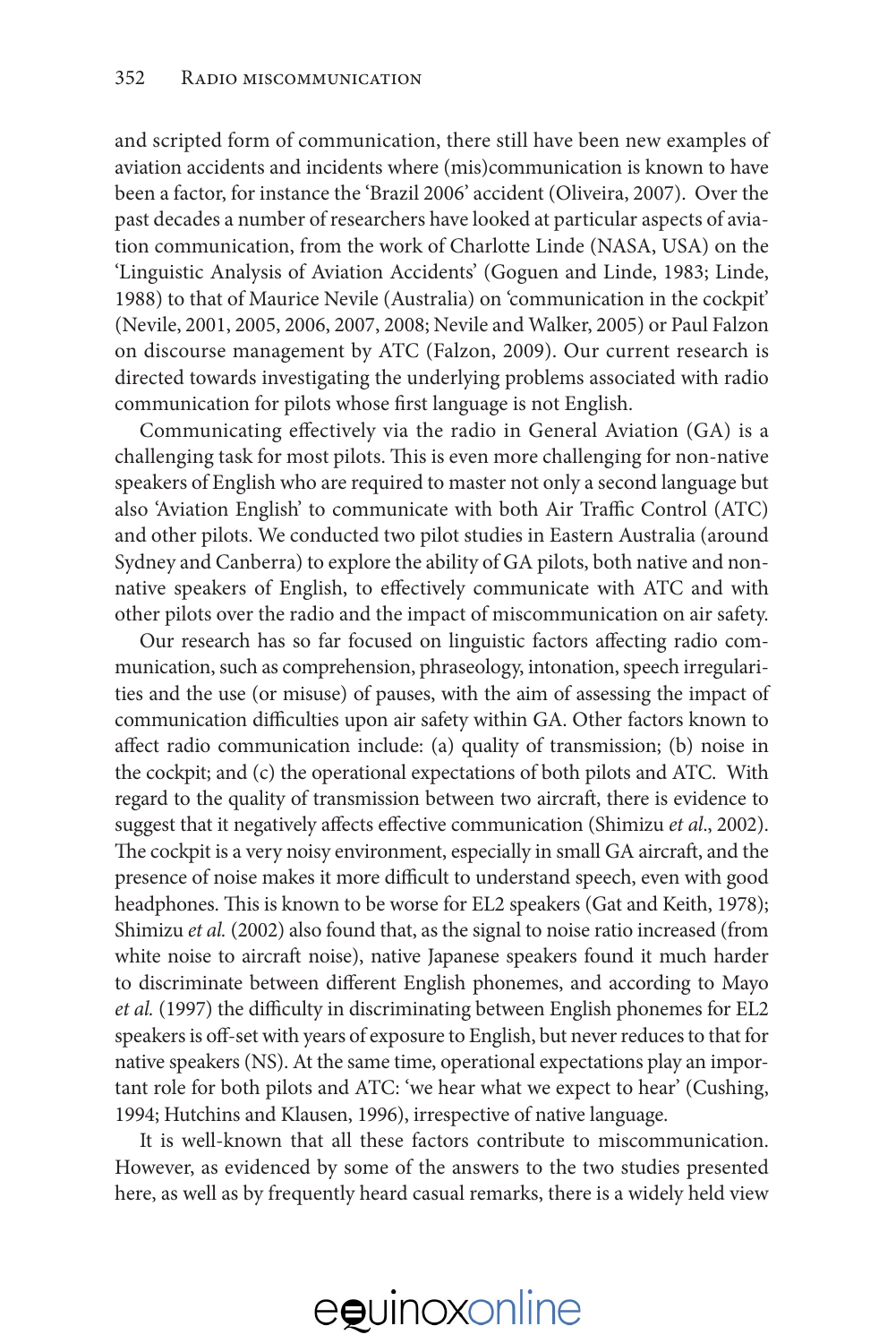in the Australian aviation community that EL2 pilots are a threat to GA safety in Australia. The present research was directed at assessing the contribution of native language to incidents of miscommunication and the impact it may have on safety, in order to identify areas where training of pilots and ATC might be improved for communication with EL2 pilots.<sup>1</sup>

This paper has two main parts: in the first part, we give a general overview of the importance of communication and the potentially dramatic consequences of miscommunication in the aviation environment (Section 1), and then we present the specific linguistic aspects of miscommunication in aviation (Section 2), drawing on the work of Cushing (1994) and others, with additional examples from Australian GA which point to the issues faced by aviation training organizations with EL2 pilots in an English-speaking environment. The second part (Section 3) reports on the first results of the two pilot studies conducted in Eastern Australia. In the first study (Estival and Molesworth, 2009), 36 pilots of varying flight experience and from nine different language backgrounds completed an anonymous questionnaire regarding their experience with radio communication. In the second study, a revised version of that questionnaire was completed by 83 pilots from 11 language backgrounds and with a wider range of flight experience. This paper presents the new results of the second study and draws conclusions from the analysis of both studies. Although participants' numbers are small, they provide evidence that the most difficult communication task for pilots is understanding other pilots, irrespective of native language and level of flight experience. This has implications for GA pilot training, both NS and EL2. The answers we collected also confirm that the use of non-standard phraseology, especially in unexpected circumstances, caused communication difficulties between ATC and pilots and reinforce the need for more rigorous training in that area. In the Conclusion (Section 4), we outline the next steps of the project and propose some solutions.

#### **2. Real life (and death) importance of communication**

In the review prepared for the International Civil Aviation Organization (ICAO), Matthews (2004) reported that 'Between 1976 and 2000, more than 1,100 passengers and crew lost their lives in accidents in which investigators determined that language had played a contributory role'.

More specifically, Alderson and Horák (2009) stated that:

In three accidents alone, 1,006 people died at least in part because of language that gave rise to communication problems.

In 1996, a Kazakhstan Airline aeroplane collided mid-air with a Saudi Arabian Boeing 747 over New Delhi in India, killing 351 people. The air traffic controller was Indian and the pilots were Saudi and Russian.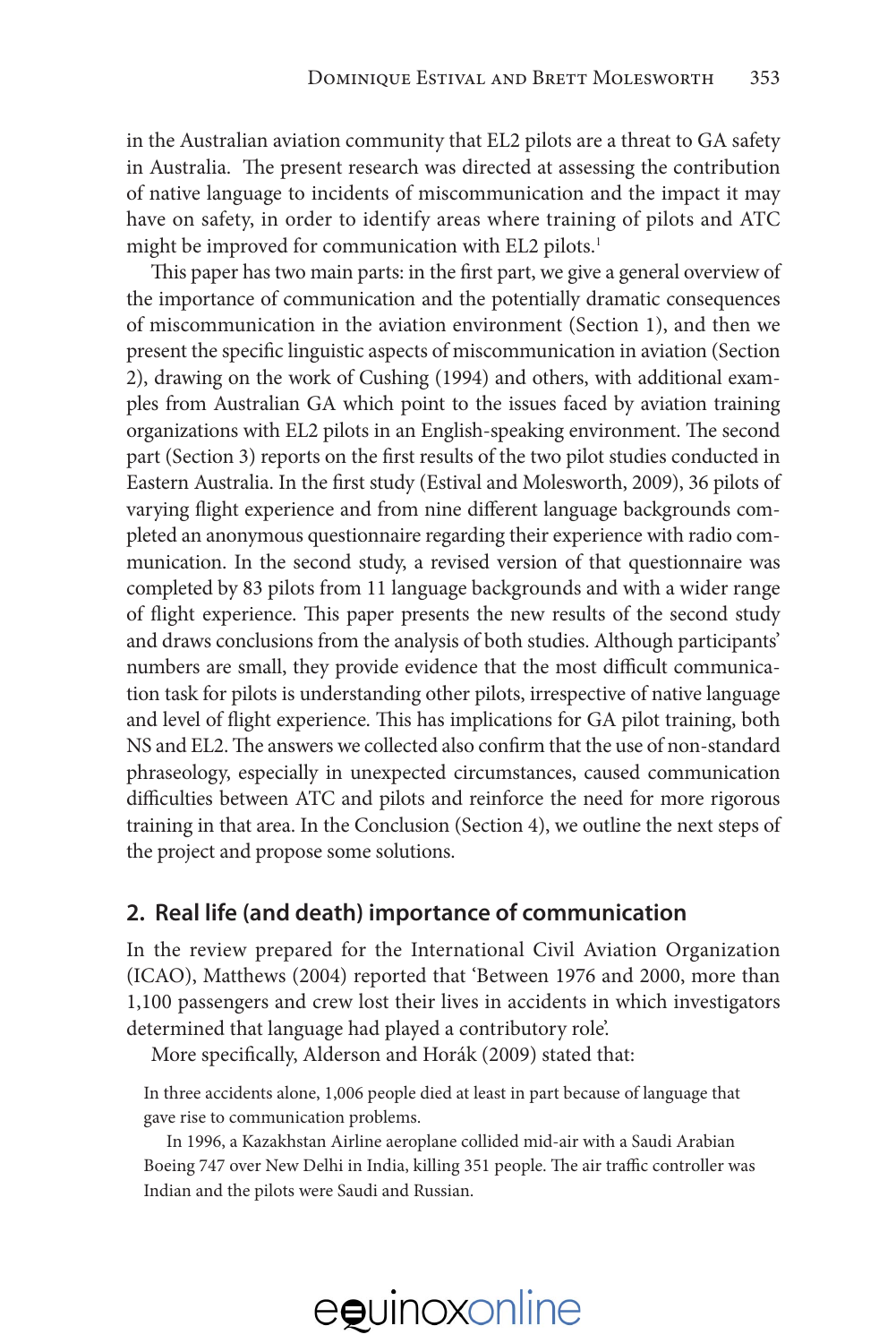#### 354 Radio miscommunication

In 1990, Avianca Flight 052 crashed en route from Bogota Colombia to JFK New York after the crew failed to communicate clearly to air traffic control that their aircraft was running out of fuel. The air traffic controller also failed to clarify the situation on board the aircraft.

In 1977, almost 600 people died at Tenerife airport when a KLM Boeing 747 collided with another plane on take-off during foggy conditions. There was a misunderstanding of the phrase 'at take-off ', and the failure of the senior Dutch pilot of the KLM to recognise that messages between the English-speaking pilot of the other aircraft and the Spanish air traffic controller indicated that the runway was not yet clear.

The Teneriffe accident of 1977 involved a runway collision between a Pan Am Boeing 747 and a KLM Boeing 747, at Tenerife in the Canary Islands, with the loss of 583 lives. Although there were a number of contributing factors which have been extensively studied and described, a breakdown in normal communication procedures and the misinterpretation of verbal messages are considered to have been primary contributing factors. This is also one accident where the use of EL2 is considered to have played a crucial part, with the Air Traffic Controller a native speaker of Spanish, a Dutch crew for the KLM aircraft and a US crew for Pan Am. The relevant parts of the transcript for the final exchange are given in (1) (Cushing, 1994: 9–10).

- (1) Tenerife, 27 March 1977
	- (a) Tower: KLM eight seven zero five, you are cleared to the Papa Beacon, climb to and maintain flight level nine zero, right turn after take-off...
	- (b) KLM 4805: Ah roger sir, we are cleared to the Papa Beacon, flight level nine zero... We are now at take-off.
	- (c) Tower: OK, stand by for take-off. I will call you.

While there were other complications and sources of confusion in this accident (including the presence of fog and simultaneous radio calls causing interference), from a linguistic point of view, the two instances of miscommunications to note in particular are the phrases *cleared* and *at take-off.* The KLM pilot interpreted the initial clearance (*cleared to the Papa beacon*) as a clearance to take off, while it was meant as a clearance for actions after take-off. The KLM pilots then used *at take-off* to mean 'taking off' as in (2a), in a literal translation of the Dutch syntax. The Controller knew English, but not Dutch, and did not recognize the potential ambiguity in this non-standard phrase which he interpreted as the standard 'at take-off point', as in (2b).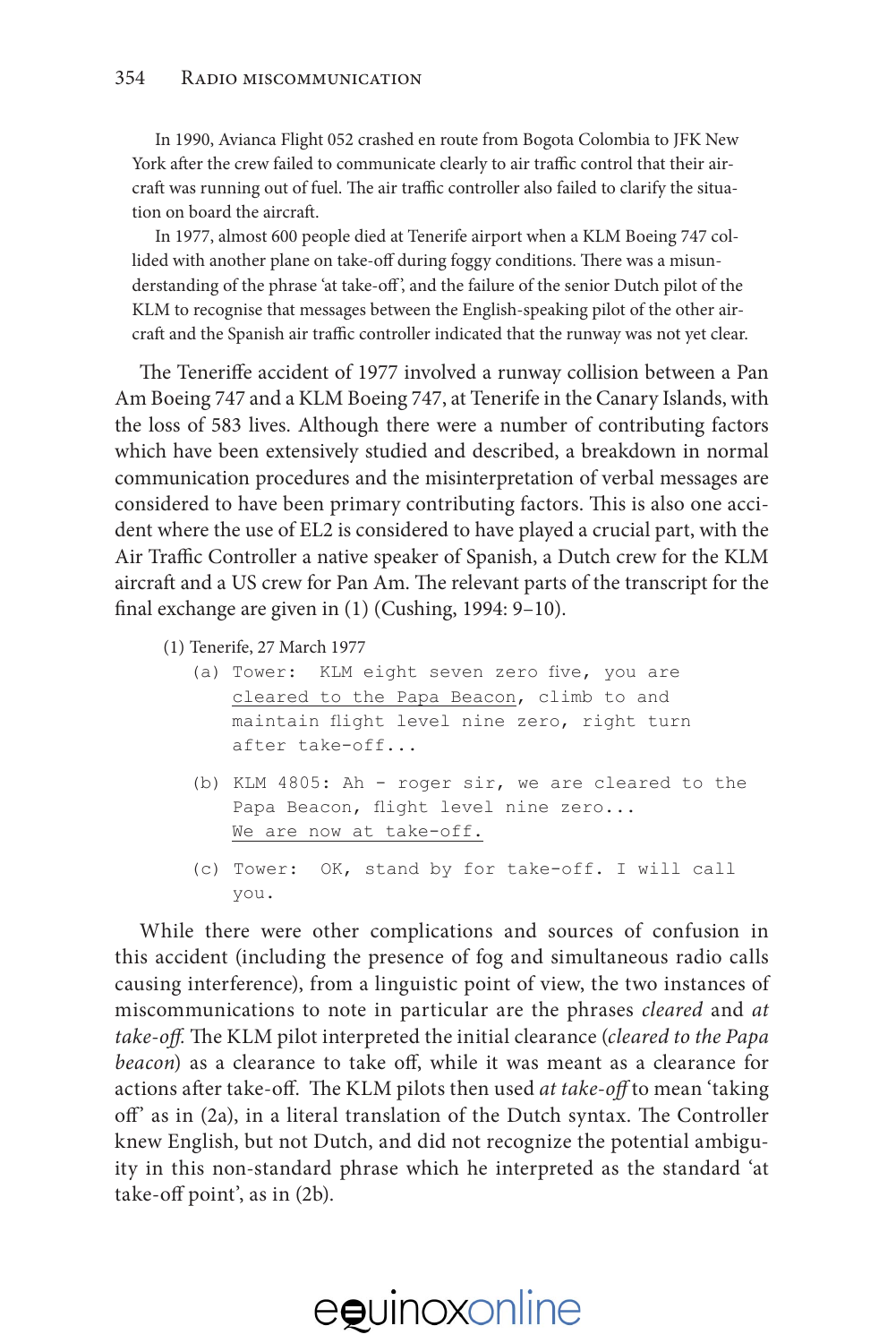(2) *at take-off*: (a) We are already on the take-off roll / taking off. (b) We are waiting at the take-off point.

Of course, the KLM pilot not only used non-standard phraseology but also should have waited for the clearance to take-off. Unfortunately, the Controller replied *OK*, also non-standard phraseology; this was meant as an acknowledgement but could be taken by the pilots as confirming the clearance they thought they had. The KLM captain was in a hurry and took off without a clearance, colliding with the other Boeing 747, Pan American PAA1736, still on the runway.

In another incident, also analysed by Cushing (1994: 11), the problem was due to the different interpretations of one single word. In this case, all the participants were native speakers of English but, as shown in the transcript given in (3), not only was there confusion between similar call signs (Air Cal 336 and Air Cal 931), but also confusion created by two distinct uses of the verb *hold.*

```
(3) California, 17 February 1981 --
  (a) Tower: Air Cal three thirty six, you're
      cleared to land.
  (b) Tower: Air Cal nine thirty one, let's do it
      taxi into position and hold, be ready.
      ...... (another aircraft approaches)
  	 (c)	Tower: OK, Air Cal three thirty six, go around
      three thirty six, go around.
  	 (d)	AC 336 Captain to copilot: Can we hold, ask him
      if we can – hold.
  	 (e)	Tower: Air Cal nine thirty one, if you just go
      ahead and hold.
```
 (f) AC 336: Can we land Tower?

The Tower consistently used *hold* in its Aviation English meaning *stop what you're doing* when talking to AC 931 in (3b) and (3e), while in the cockpit of AC 336, the Captain used the plain English meaning of *continue what you're doing* in (3d) (Cushing, 1994: 11)*.* The Tower contributed to the confusion by using plain English *if you just go ahead*. In the confusion that ensued, AC 336 tried to abort landing, but this was too late and the aircraft landed with its landing gear up, causing 34 injuries.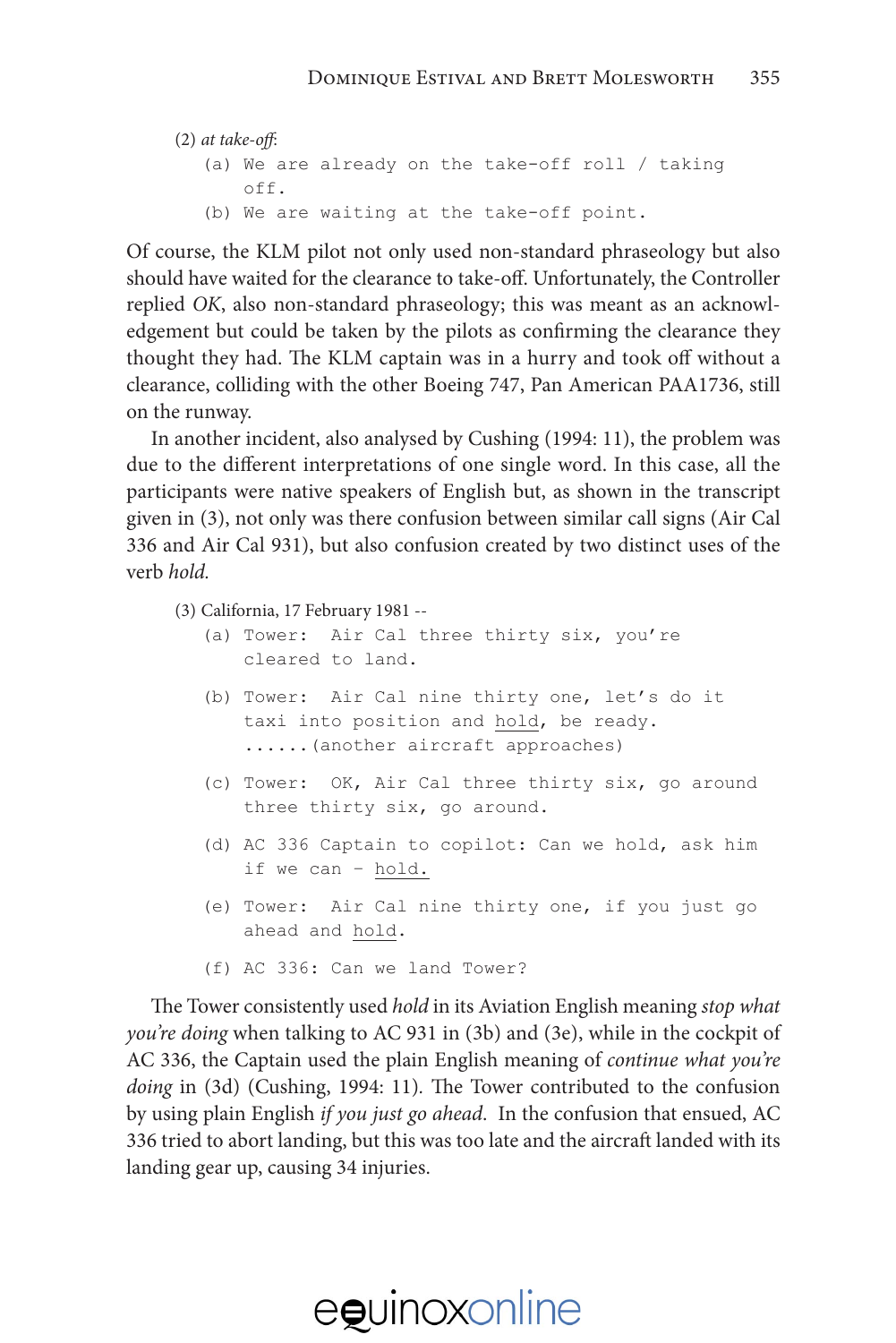(4) *hold*:

- (a) *continue what you're doing* (plain English)
- (b) *stop what you're doing* (aviation English)

Although the Teneriffe accident led to more standardization of ATC/pilot communication and to increased English Language Proficiency (ELP) training for EL2 pilots, this example shows that standardizing phraseology for communication between pilots and ATC is only one step towards removing ambiguity and confusion: it would also have been necessary to prevent the pilots from communicating in the cockpit using conversational language during operations. This is in fact mandated for international commercial aviation, but it is more difficult to impose this linguistic discipline in the GA cockpit than to impose the use of fixed phraseology for talking to ATC.

While the two examples given above took place in commercial aviation and had serious consequences, misunderstandings also often occur in GA. They may be minor, only causing embarrassment, as in example (5), where the early solo pilot of the Cessna 152, in the circuit at Bankstown Airport, confused *Cherokee* (another very common light training aircraft) with *turkey* and was probably very red in the face when he landed, but where no other damage was done.

|            | (5) General Aviation: Bankstown Airport, Sydney                                                                                                   |
|------------|---------------------------------------------------------------------------------------------------------------------------------------------------|
|            | (a) JNB: Bankstown Tower. Juliet November Bravo,<br>2RN inbound with alpha.                                                                       |
|            | (b) Tower: Juliet November Bravo. Bankstown Tower.<br>Follow a Cherokee turning downwind.                                                         |
| $(c)$ JNB: | Looking for traffic. Juliet November Bravo.<br>Unable to locate the turkey.                                                                       |
|            | (d) Tower: silence.<br>Juliet November Bravo. Preceding traffic<br>is in your 2 o'clock and it is a white<br>and blue CHE-RO-KEE. Report sighted. |
| $(e)$ JNB: | Traffic sighted. Sighted Cherokee.                                                                                                                |

Nevertheless, communication problems can also be also quite serious for GA, in particular in Australia where training of overseas pilots is a large industry and where there are many student pilots whose native language is not English. In its Review of 2009, the Australian Civil Aviation Safety Authority (CASA) noted as a particular problem: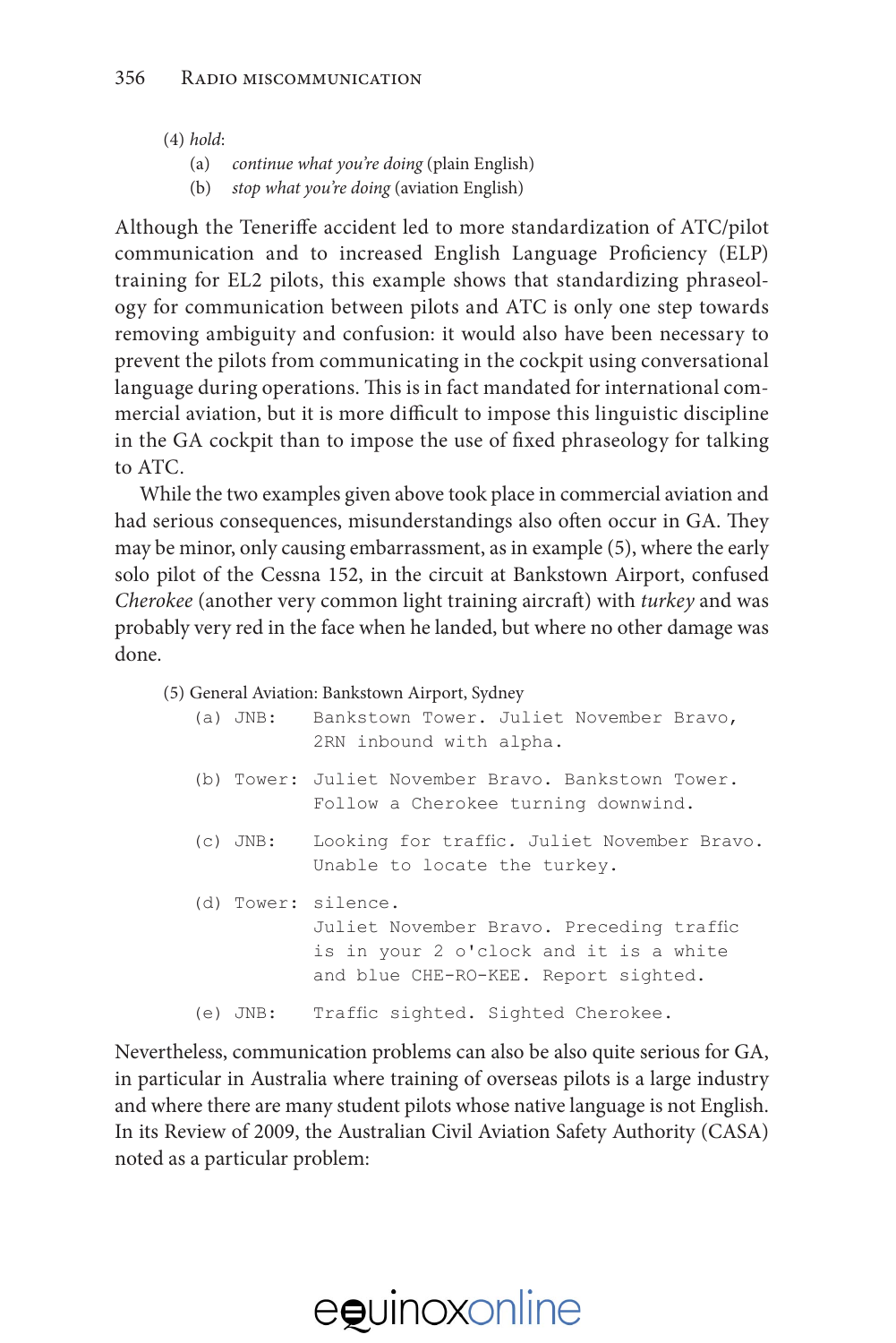*Students with English as a second language struggle with radio calls – particularly if they are flying solo.* (CASA Airspace Review of Bathurst Aerodrome, March 2009, p. 19)

As a more specific example, in 2010, a Malay student training at Bankstown Airport had passed the English Language Proficiency test mandated by CASA since March 2008, but the Control Tower nevertheless refused to let him fly solo in the circuit. The reason they gave was that ATC were 'unable to understand the student' and that the student was 'unable to respond'.<sup>2</sup> In this case, the consequences are more personal but still quite devastating for the flying career of the student.

#### **3. Miscommunication from a linguistic perspective**

We define miscommunication as a mismatch between the message intended by the speaker and the message processed by the hearer, whether it is the result of errors in understanding or errors in production. Looking more closely at what can go wrong in aviation communication from a linguistic perspective, it is important to first note that miscommunication can occur at all levels of linguistic analysis and representation. We find examples all the way from the speech signal and phonology to lexical and syntactic choices, as well as from the interaction of prosody with syntax and semantics (examples (6) to (14) below are from (Cushing, 1994)).

#### **3.1. Miscommunication at different linguistic levels**

#### Phonology and pronunciation

At the level of phonology, in example (6) two Air Traffic Controllers were talking to each other about the clearance to give an aircraft: (6a) is what one controller said, while (6b) is what the other controller understood.

- (6) ATC to another ATC
	- (a) I'll let you know.
	- (b) Let him go.

In (7), during landing, the instructor said (7a) but the student understood (7b), resulting in a poor landing.

(7) Instructor to student

- (a) Last of the power. (i.e. reduce power)
- (b) Blast of power. (i.e. increase power)

In (8), the pilot requested clearance to cross a runway. ATC replied (8a), meaning *Don't* and the pilot understood (8b), i.e. *You can*.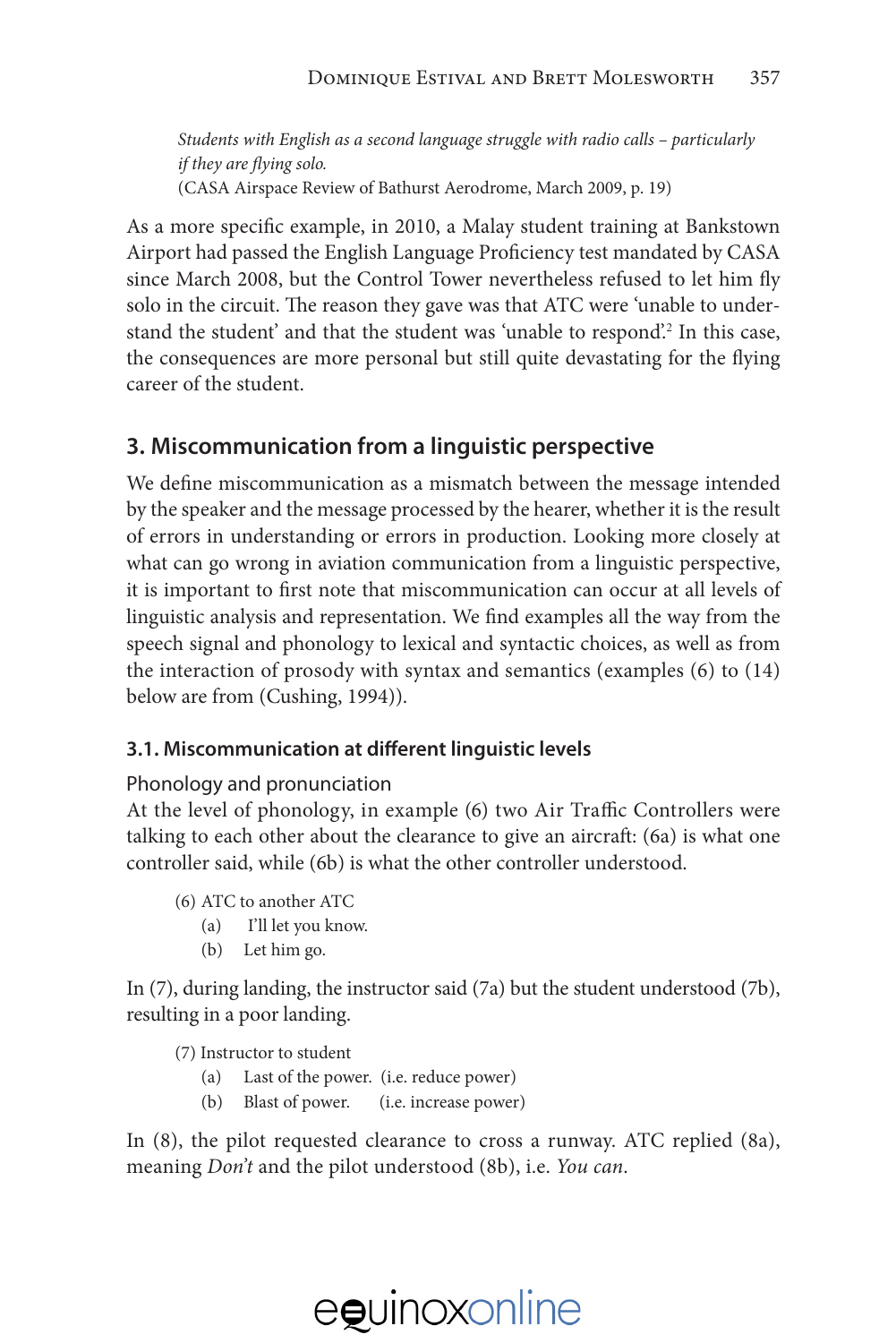- (8) Pilot to AC: May we cross?
	- (a) ATC: Hold short. (i.e. Don't)
	- (b) Oh sure. (i.e. You can)

In (9), the confusion between *west* and *left* meant two different sides of the Tower.

- (9) ATC to pilot
	- (a) Pass to the left of the tower.
	- (b) Pass to the west of the tower.

#### Syntax and lexicon

At the levels of syntax and the lexicon, the examples in (10) and (11) are both due to the homophony between the words *two* and *to*, resulting in very different interpretations for the altitude to be held by the pilot.

| $(10)$ (a) ATC: Descend two four zero zero. | (i.e. 2,400 ft)  |
|---------------------------------------------|------------------|
| (b) pilot: OK. four zero zero.              | (i.e. 400 ft)    |
| $(11)$ (a) ATC: Climb to five zero.         | (i.e. 5,000 ft)  |
| (b) pilot: Climb two five zero.             | (i.e. 25,000 ft) |

In (12a), the pilot in command repeated what he thought he had heard, but was then corrected in (12b) by the co-pilot, who had correctly understood the clearance given by ATC.

(12) (a) PIC to P2: Cleared to seven. (i.e. descend to 7,000 ft) (b) P2 to PIC: Negative, cleared 27. (i.e. permission to land on runway 27)

#### Prosody and intonation

Prosody and especially pauses, or the lack of pauses, between phrases can affect syntax and meaning quite drastically, as in example (13), where (13a) is an instruction to descend due to conflicting traffic, while (13b) is only passing a piece of information not requiring any action from the pilot (except an acknowledgement).

| $(13)$ ATC to pilot             |                                                  |
|---------------------------------|--------------------------------------------------|
| (a) Traffic, level at $6,000$ . | $(i.e.$ descend to $6,000$ ft)                   |
| (b) Traffic level at $6,000$ .  | (i.e. you've got another aircraft at $6,000$ ft) |

Example (14) is similar to (7) in that the result was that the student increased power and mishandled the landing, but this time it is due to the lack of pause in (14a), causing the interpretation of (14b).

(14) Instructor to student

- (a) Back on the power. (i.e. reduce power)
- (b) Back on the power. (i.e. increase power)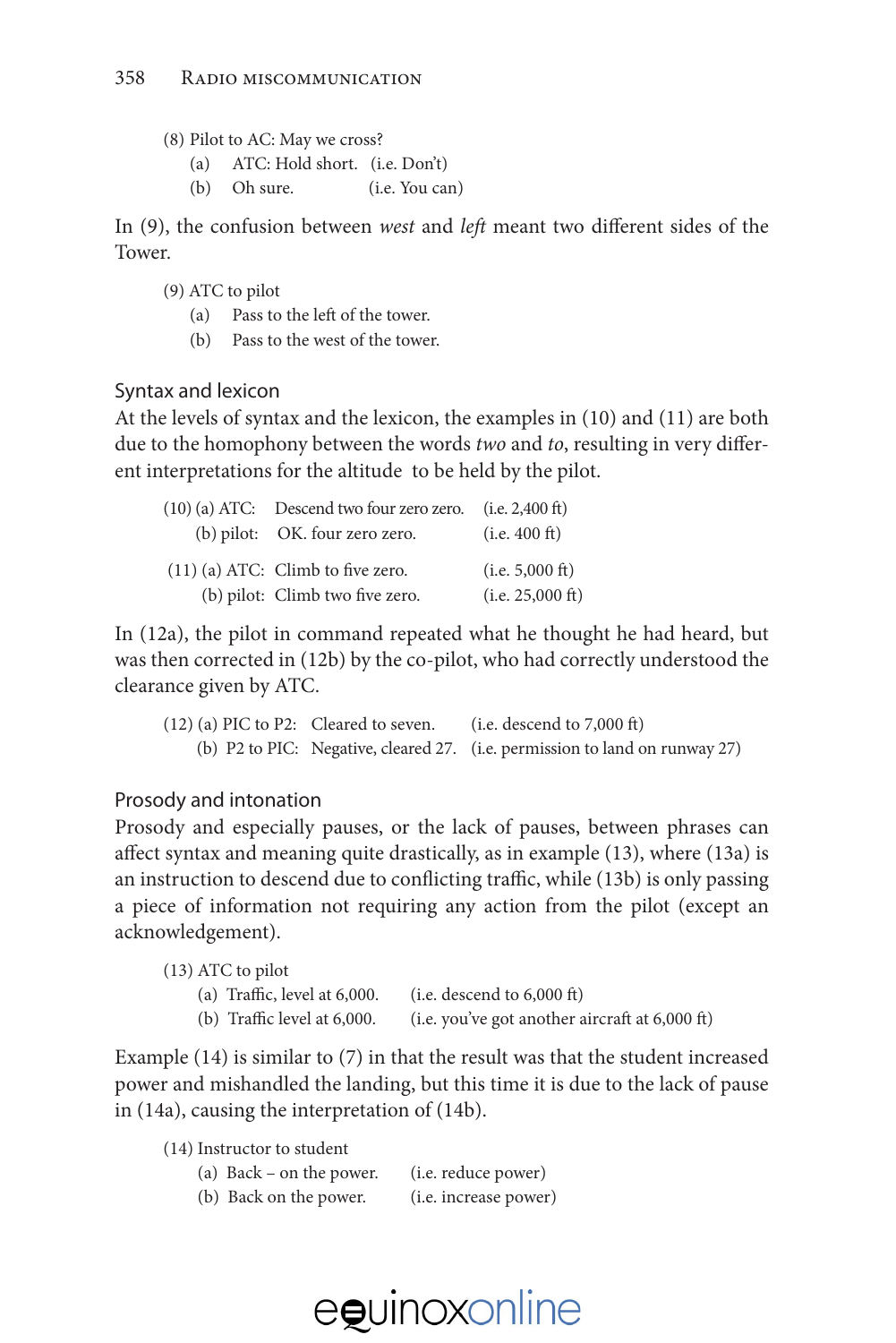Finally, at the level of pragmatics, in the case of the Avianca Airlines 1991 accident, it is believed the Spanish-speaking pilot 'not thoroughly familiar with English and all of the standard international aviation phraseologies, felt that advising ATC of an acute fuel shortage was sufficient to grant him an immediate landing clearance. Consequently he never literally declared an emergency' (Illman, 1998: 29) and crashed approximately 16 miles from JFK airport.

#### **3.2. Non-standard terminology and unexpected interpretations**

The most important linguistic factor for aviation communication is the choice of lexical items or phrases. This has long been standardized – to a greater or lesser degree in different countries depending on the country (e.g. foreign pilots sometimes complain that US pilots do not use the ICAO standards they are used to) and the type of operations (commercial or GA) – and all pilots are trained in the use of R/T (radio-telephony) procedures, i.e. the correct use of calls and readbacks. Australian pilot training organizations with overseas students have also long been aware of the problems caused not only by accents or dialectal differences, for instance between Australian English and Indian English, but also by the conversational use or interpretation of aviation terminology.

Although Australian ATC are trained to understand foreign pilots and may not suffer in their passive use of language, they may still sometimes use the colloquial meaning of terms in their language production, thus causing problems for EL2 pilots. McMillan, an ATC instructor, gave a telling example of such a misuse (McMillan, 2009, p.c.).

Most controllers are sensitive to the problems of foreign pilots speaking English. Sometimes they don't appreciate how narrow the understanding of the language is, though.

An example I use in class occurred when I was training another controller. The word *confirm* has a specific meaning in AIP [Aeronautical Information Publication], to query something, such as '*confirm climbing to flight level two zero zero'*. However some Australian controllers, and pilots, [mis]use it more colloquially to correct an incorrect readback.

My trainee said to a Thai pilot: '*descend to flight level two nine zero'*.

The pilot read back: '*descend to flight level two five zero'*,

to which the trainee responded '*confirm flight level two nine zero'*.

There was a short silence, perhaps the pilots were conferring with each other, then a response: '*What is it that you want me to confirm?'*

Quite a few errors here: the trainee should have […] responded with '*negative, descend to flight level two niner zero'*. And it highlights the very specific understanding that a foreign pilot has of particular words.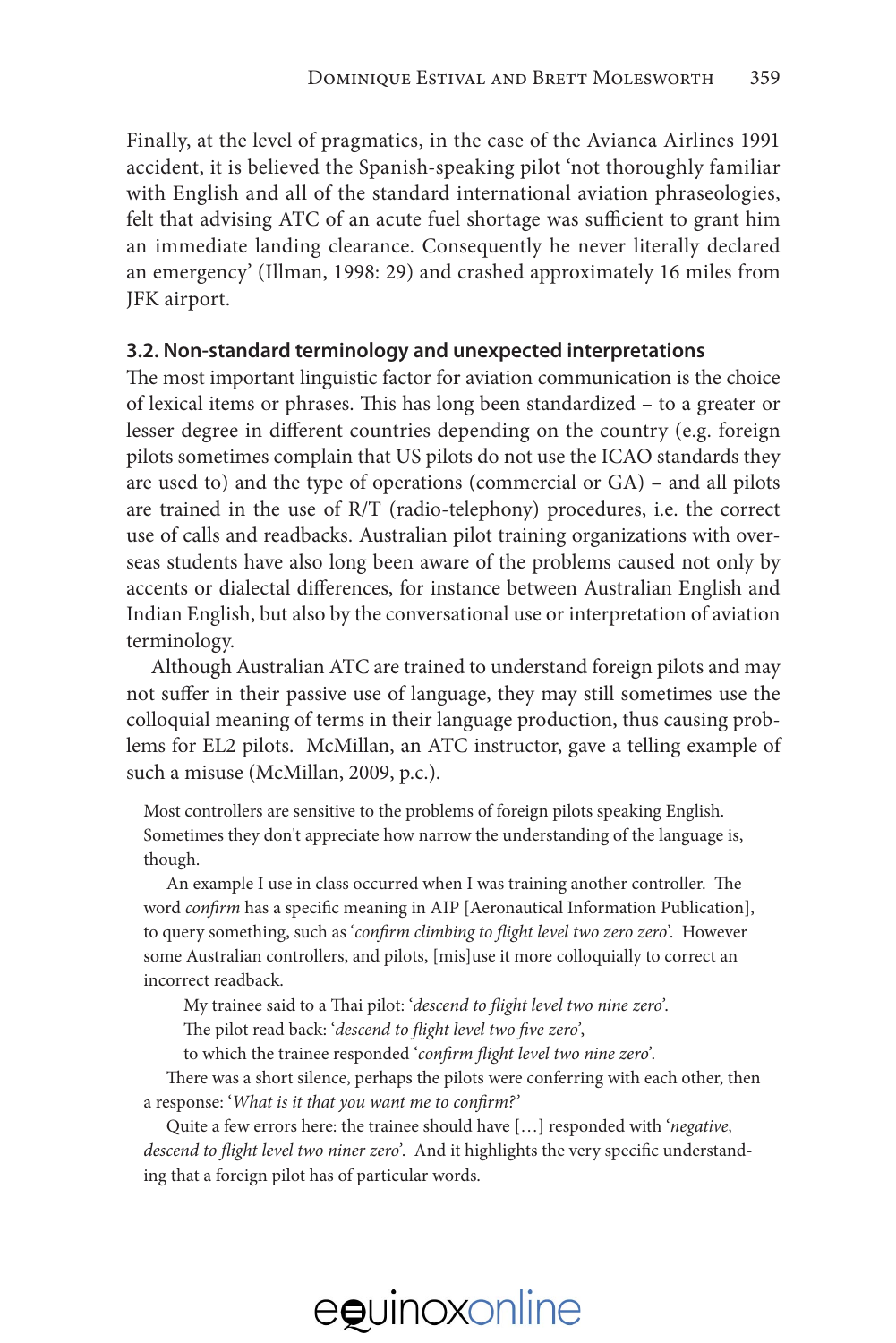In this example, ATC used *confirm* as in (15b) rather than (15a), but the foreign pilot could not understand the colloquial usage nor interpret the utterance given the context. For the Thai pilot, as per the standard phraseology, *confirm* acts as a question, and there was no possible question at that point in the exchange.

(15) *confirm*: (a) *to query something* (standard Aviation English) (b) *to correct an incorrect readback* (informal use, plain English)

Many reported cases of non-standard terminology involve the use of local or colloquial names for locations. Example (16) was heard by the first author in the circuit at Bankstown Airport: ATC knew the pilot of aircraft ABC, who was requesting a clearance for Sydney (in an abbreviated format because of a prior exchange), and used a non-standard colloquial term instead of the standard location designator.

(16)

(a) ABC: Request clearance.

(b) Tower: Alpha Bravo Charlie. Cleared for the Smoke.

Native speakers of English and local pilots may understand that *The Smoke* refers to the city of Sydney but a foreign student pilot probably would not and thus would lose the required situation awareness regarding other traffic. The problem here is that, even when a message is not addressed directly to other pilots, ATC communications must be understandable by other pilots who may need the information (Illman, 1998, p. 27).

ATC, however, may not always be understood by trainee pilots, even when they follow standard terminology. In our second pilot study (see Section 3), both NS and EL2 pilots contributed a number of examples where the use of standard terminology, when it is different from casual usage, can cause problems. In (17), the phrase *go to Tower* should have been interpreted as meaning *change to the Tower frequency*, not in the literal sense, while in (18), the term *diverge* should have been interpreted as meaning *take a different heading* (usually to avoid an obstacle or another aircraft).

(17) NS Pilot:

```
On Ground Frequency in the run up bay for
circuits (3rd solo) tower told me go to tower
and I did not understand. [] I thought ATC was
saying taxi.
```
(18) EL2 Pilot:

The ATC told me to diverge left and I was under the understanding that this meant to turn left.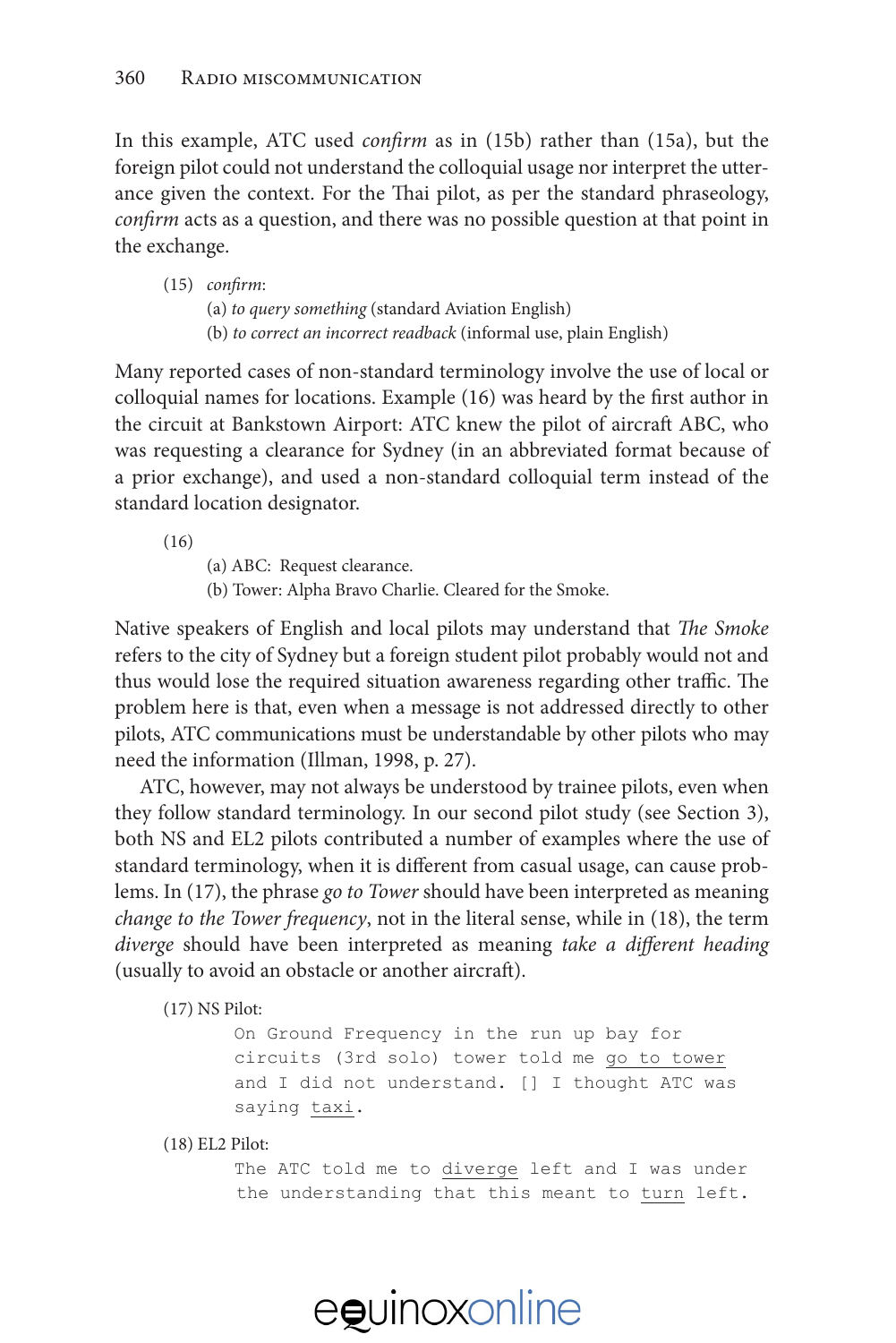Such communication problems are not limited to GA pilots; military pilots, who are highly trained, can also experience them. Example (19) was provided by a military ATC who was working on a joint exercise with NZ and French forces.<sup>3</sup> In this example, the French liaison used a direct translation from the French *6 heures*, instead of the standard 'clock code' of English.

(19) Yesterday I was asked by the French liaison if I would allow a helicopter to *fly over 6 hours*. What he meant to say was, *request permission to fly over your 6 o'clock*.

#### **3.3. Constraining the language – NS and EL2**

So, what can be done? Since the beginnings of radio communication, three approaches have been taken to prevent potential miscommunication:

- **Simplification**: making each transmission as short and succinct as possible.
- **Standardization**: prescribing the use of specific phraseology, the sequences of information in each transmission, and the sequences of transmissions in an exchange.
- • **Safeguards**: requiring readbacks to acknowledge pilots' understanding of ATC's transmissions.

Together, simplification of transmissions, standardization of phraseology and safeguards such as required readbacks can be claimed to have achieved substantial success in most aviation communication situations. Nevertheless, in a number of aviation accident cases, miscommunication is known to be due in part to EL2, for instance in 'Avianca 1990' (Helmreich, 1994), 'Teneriffe 1977' (Cushing, 1994) and more recently 'Brazil 2006' (Oliveira, 2007), and proficiency in English has been identified as an important part of international aviation safety (MacBurnie, 2004). In response, the ICAO has mandated that all new pilots and ATC personnel pass an English Language Proficiency (ELP) test prior to obtaining their qualifications. This rule came into effect in Australia on 5 March 2008 and can be expected to help improve communication by EL2 pilots.

Nevertheless, although improving ELP for EL2 pilots is definitely an aim for achieving air safety, the ELP test is not sufficient. The example of the Malay student who could not be understood by ATC in spite of having passed the ELP test (see Section 1 above) shows that the test in itself is no guarantee of successful communication in the real environment. This is an issue for flight training organizations and for Aviation English trainers.

A second issue is that imposing certain levels of ELP on EL2 pilots cannot be sufficient, since the use of spontaneous English by NS is also known to contribute to miscommunication. This is due in part to their higher use of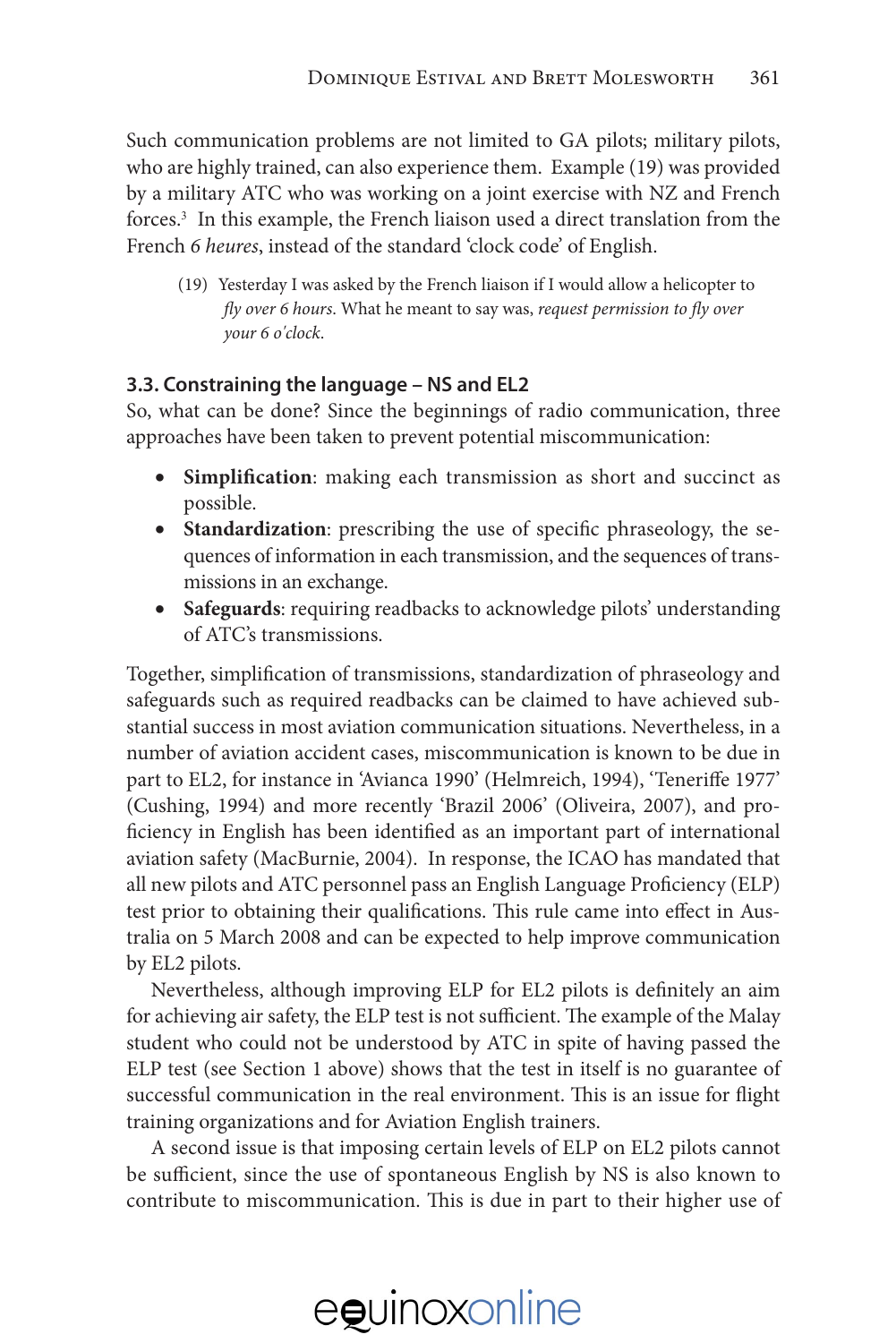informal language, which may also contain non-standard phraseology. For instance, Mell (2006) reported on a study in which the recording of the radio transmissions of a British pilot who got lost in the French airspace and used non-standard spontaneous English, given on (20), could not be adequately understood by French trainee air traffic controllers.

(20) I've got an emergency. Short on fuel- and I'm steering to the beacon on 112.3, and I've been told to tune on to the IFR to get me into an airfield. I have less than 15 minutes fuel supply sir.

The point here is that the British pilot would score high on the ELP test but this does not ensure effective communication. Not only are some of the lexical items used in (20) not standard, but the whole message is in colloquial English. Indeed, Drury and Ma (2002: 8) found that 'native English speakers should be taught how to communicate simply, slowly and precisely with their non-native English speaking colleagues'. Example (3) above also showed than it would be advantageous to prevent NS pilots from using spontaneous colloquial language, even in wholly English-speaking environment. However, a recent study by EUROCONTROL noted that this might be more difficult than to force EL2 pilots to learn standardized phraseology and one of the recommendations is 'Be aware that you tend to be less vigilant when speaking in your native language' (Isaac, 2007: 34).

In fact, the problem is even more complex. Flight training organizations usually focus on training EL2 pilots to use Standard English, adding aviation specific phraseology and jargon, but R/T training is done in the cockpit. Although teaching standard conversational English includes using pauses in appropriate places, as well as intonation to emphasize important or relevant information, it is well-documented that these non-lexical features are not used by ATC in the way they are in normal conversation. Indeed, the lack of intonation, rhythm and pauses which are typical of rapid radio communication in the aviation environment are known to be particularly problematic since no visual cues are present (McMillan, 1998; Prinzo, 2008; Nevile, 2008). This is particularly a problem at busy GA training airports where a high number of EL2 pilots are learning to fly at the same time they are learning R/T. On the other hand, teaching R/T on its own will not provide EL2 pilots with the ability to handle unexpected messages, especially in difficult situations.

We hypothesized that instances of EL2-related miscommunication would also be attributable to comprehension difficulties caused by both ATC (mostly NS of English in Australia) and pilots (both NS and EL2), rather than simply to production difficulties of EL2 pilots (i.e. their being unable to express themselves clearly). As described below, what we found was that problems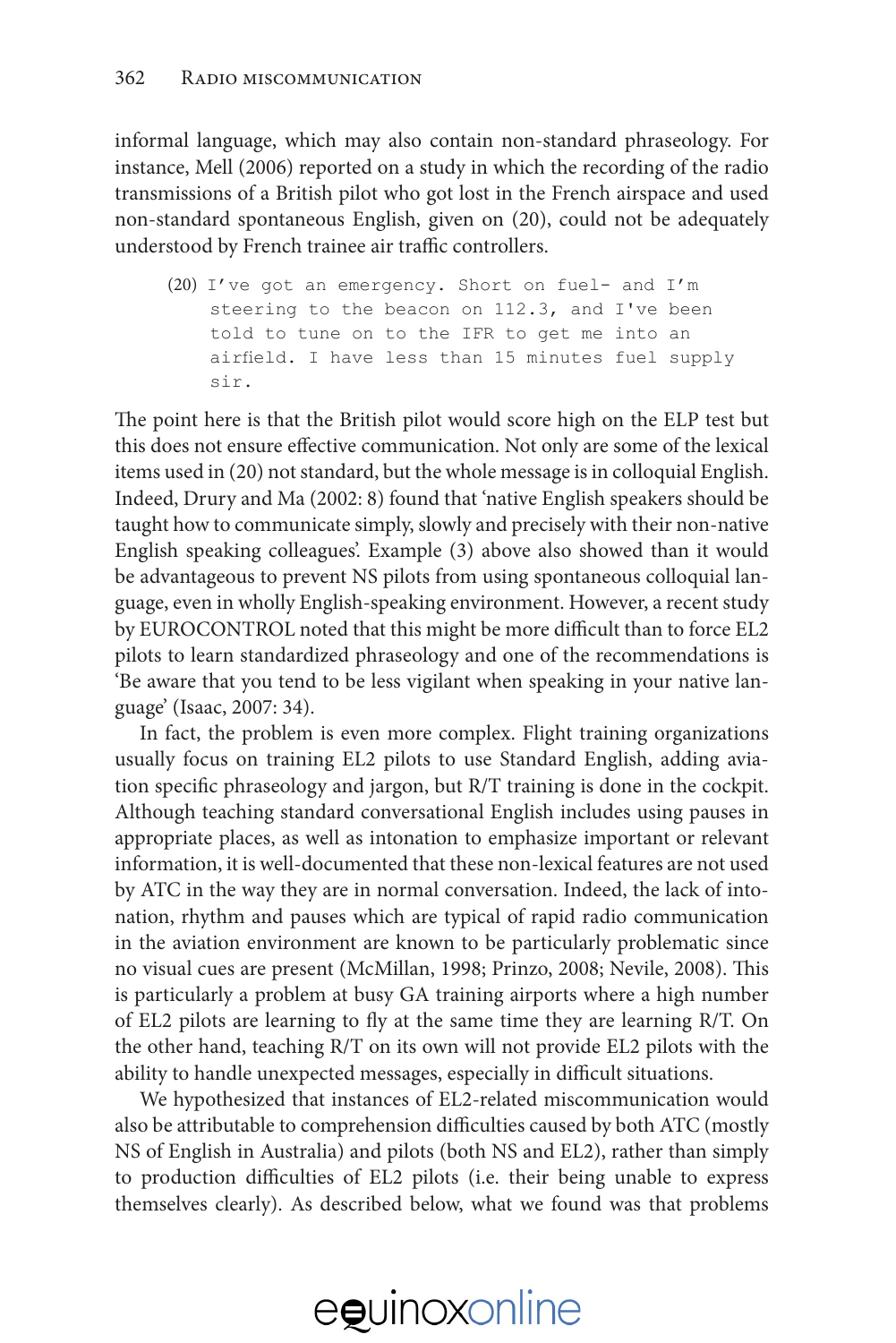are mostly due to lack of adherence to phraseology by ATC, and their rapid prosody when using standard phraseology, both making understanding by pilots difficult, as well as to the extra layer of difficulty caused by the accent and pronunciation of some EL2 pilots, causing difficulties for both ATC and other pilots.

#### **4. Pilot studies in Australian General Aviation**

#### **4.1. Goals and method**

The research project in which these pilot studies were conducted aims at investigating communication challenges in GA. The original aim was to investigate potential miscommunication between Air Traffic Control (ATC) and pilots (both NS and EL2), e.g. pilots misunderstanding a clearance given to another aircraft as being meant for them. The ultimate goal is to alleviate ATC-pilot communication difficulties by making both ATC and EL2 pilots aware of potential communication problems, e.g. intonation, rhythm and pauses, which are particularly problematic for radio communication but not adequately addressed in the ELP test.<sup>4</sup>

To help determine the extent of the problem and assess the impact of EL2 on communication in Australian GA before proposing any solutions, we conducted two pilot studies in Eastern Australia. The approach taken here is to gather evidence of possible 'safety threat events' where the pilots recognized that communication had been a problem and to ask what aspects of communication contributed to that problem. The advantage of this approach is that it allows us to identify where problems are known by pilots to occur, without recording, transcribing and analysing many hours of ATC-Pilot communication to identify errors. It also allows us to have access to 'safety threat events' which would not necessarily be evident in recorded data, i.e. where the pilots may know they made a mistake but do not verbalize it. In addition, communication errors involving misunderstanding are by definition internal to the individual and are not necessarily accessible through recorded data, e.g. the pilots may know they misunderstood a message but do not ask ATC to repeat it.

The pilot studies we conducted allowed us to identify what communication challenges pilots have experienced and what they consider to be the impact on aviation safety. The method we used was an anonymous paper-based survey distributed at flight training organizations. This survey was specifically designed to elicit self-reports of radio communication problems and was not intended to assess the pilots' level of English proficiency. Indeed, we were careful not to make student pilots think they were being assessed and we stressed that results and answers would not be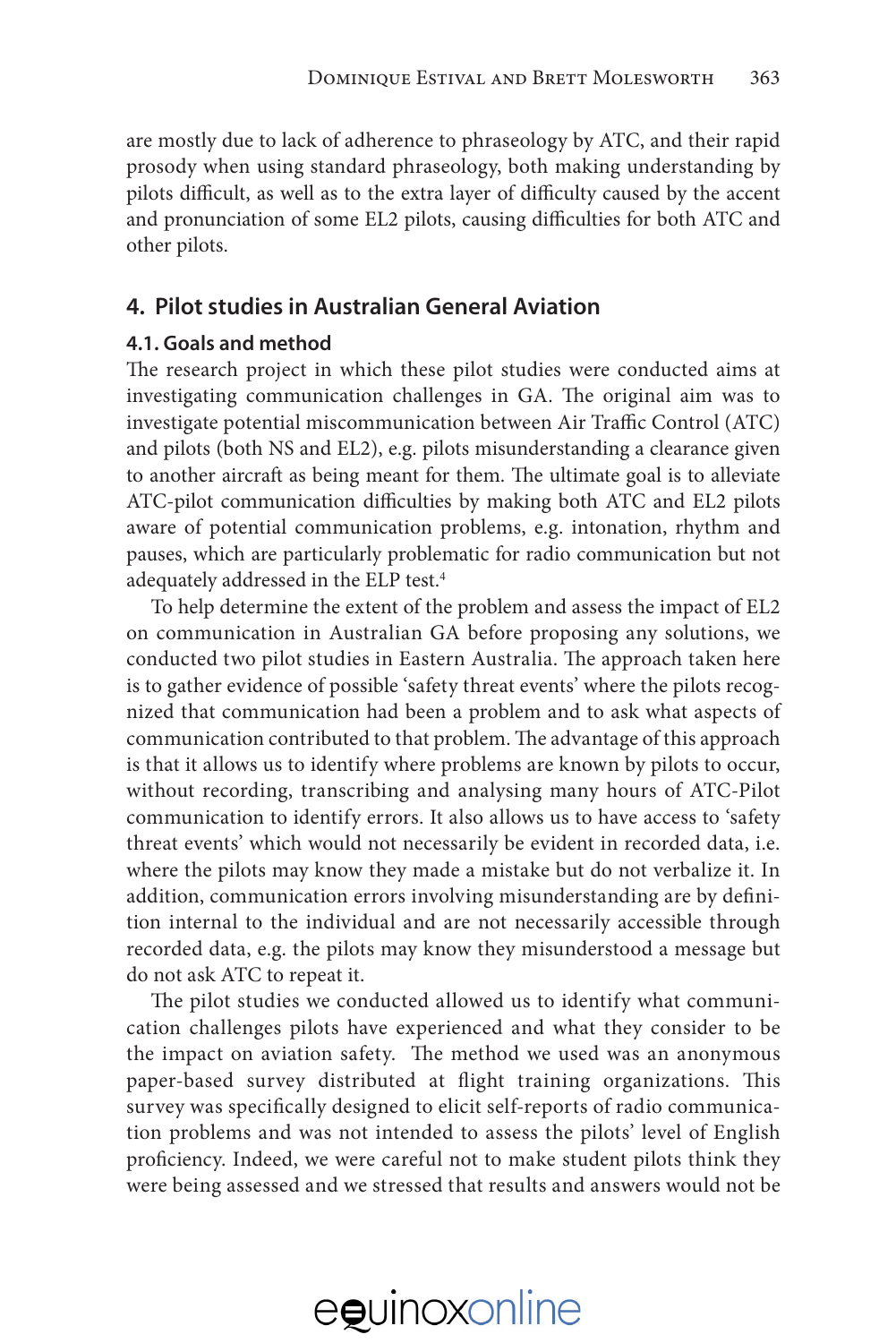communicated to their flying schools. We collected questionnaires from both NS and EL2 pilots in order to compare the experience of these different groups.

The questionnaire used in both studies (see Appendix A for the final version used in the second study) consisted of six groups of questions. The first two elicited background information about the pilots' native language and amount of English experience and about their level of flight training and flight experience. The other questions asked the pilots about their experience with radio communication, both with other pilots and with ATC. The pilots were also asked to rank in order of difficulty five radio communication tasks: *Remembering what you have to say; Saying what you have to say; Understanding ATC; Understanding other pilots; Reading back*. Finally, they were encouraged to give examples of situations where 'a problem with radio communication (other than radio malfunction or failure) resulted in an incident or a potential incident' in order to elicit reports of instances which might never have been reported to the authorities and listed as a safety concern.

Following the analysis of the results of the first survey and the conclusions presented in (Estival and Molesworth, 2009), the questionnaire was revised as described in Section 3.2 and distributed more widely at flying organizations in New South Wales (NSW) and the Australian Capital Territory (ACT).<sup>5</sup>

#### **4.2. First Pilot Study**

As reported in (Estival and Molesworth, 2009), in the first study, 36 General Aviation pilots with a mean flight experience of 342 hrs (Range: 15–2,800) completed the questionnaire distributed at several flying organizations at Bankstown Airport (NSW, Australia). Table 1 shows that there was a range of flying experience represented, with a large proportion of student pilots: 13 pilots had passed the General Flying Progress Test (GFPT) or were at the Presolo and Solo stages of training;<sup>6</sup> 12 pilots held a Private Pilot Licence (PPL) and 11 pilots held a Commercial Pilot Licence (CPL).

| <b>Training Level</b> | # of Participants | <b>Mean Flight Hours</b> | EL <sub>2</sub> |
|-----------------------|-------------------|--------------------------|-----------------|
| Pre-Solo              | フ                 | $15*$                    | 2               |
| Solo                  | 5                 | $48*$                    | 4               |
| <b>GFPT</b>           | 5                 | 53                       | $\mathcal{P}$   |
| PPL                   | 12                | $222*$                   | 3               |
| <b>CPL</b>            | 11                | $701*$                   |                 |
| Total                 | 35* (out of 36)   | $342*$                   | $12*$           |

**Table 1:** Respondents in the First Pilot Study (Questions 1 and 2)

(\* indicates that some respondents did not answer the question)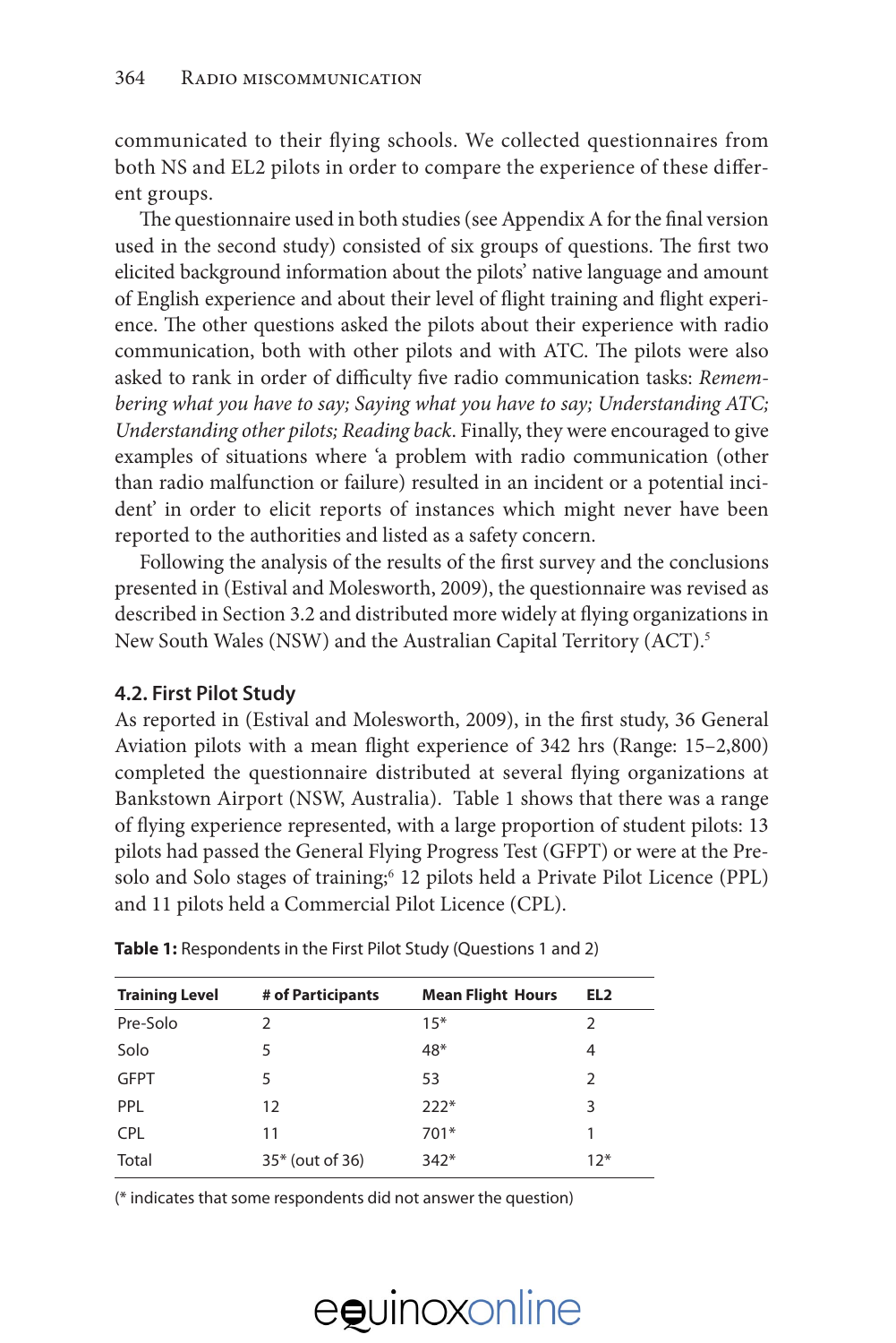The respondents came from nine language backgrounds, with 23 English Native Speakers (NS) from two varieties of English: *Australian English* (22) and *British English* (1). There were 13 non-native speakers of English (EL2): *Tamil* (4), *Cantonese* (3), *Malaysian* (2), *Malayalam* (1), *Telugu* (1), *Urdu* (1) and *Korean* (1).

Table 2 presents the responses to the two questions asking pilots about their experience of communication difficulties.

#### **Table 2:** Responses to the questionnaire in the first Pilot Study

| telling you?                                                                                                                                                   | <b>Question:</b> Have you ever been in a situation where you did not fully understand what ATC was |
|----------------------------------------------------------------------------------------------------------------------------------------------------------------|----------------------------------------------------------------------------------------------------|
| 21 pilots answered 'Yes': 14/23 NS (60%); 7/13 EL2 (54%)<br>15 pilots answered 'No': 9/23 NS (40%); 6/13 EL2 (46%)                                             | (20 Pilots asked ATC to repeat, and 1 had their instructor explain)                                |
| <b>Message content:</b>                                                                                                                                        |                                                                                                    |
| Clearance                                                                                                                                                      | (4)                                                                                                |
| Runway direction                                                                                                                                               | (4)                                                                                                |
| Aircraft call sign                                                                                                                                             | (1)                                                                                                |
| Navigation                                                                                                                                                     | (1)                                                                                                |
| Breach of control airspace                                                                                                                                     | (1)                                                                                                |
| Radio interference                                                                                                                                             | (1)                                                                                                |
|                                                                                                                                                                | <b>Question:</b> Have you ever been in a situation where ATC asked you to repeat what you said?    |
| 26 pilots answered 'Yes': 17/23 NS (74%); 9/13 EL2 (69%)<br>10 pilots answered 'No': 6/23 NS (26%); 4/13 EL2 (31%)<br>(25 pilots were understood the 2nd time) |                                                                                                    |
| <b>Message content:</b>                                                                                                                                        |                                                                                                    |
| Aircraft call sign                                                                                                                                             | (10)                                                                                               |
| Clearance information                                                                                                                                          | (7)                                                                                                |
| Upwind                                                                                                                                                         | (1)                                                                                                |
| Flight information                                                                                                                                             | (1)                                                                                                |

As we would expect from the point of view of the theory of communication (Shannon, 1948), cases of ATC not understanding pilots and of pilots not understanding ATC occur when the message is less predictable from the context: this is the well-known factor of 'Hearing what you expect to hear'. For ATC, these messages are aircraft call signs, which ATC cannot anticipate, and unusual or unexpected clearance requests from pilots, either on departure or arrival. For pilots, unexpected messages from ATC are clearances, instructions, information about runway direction changes, and (presumably unanticipated) information about having breached controlled airspace or about conflicting traffic.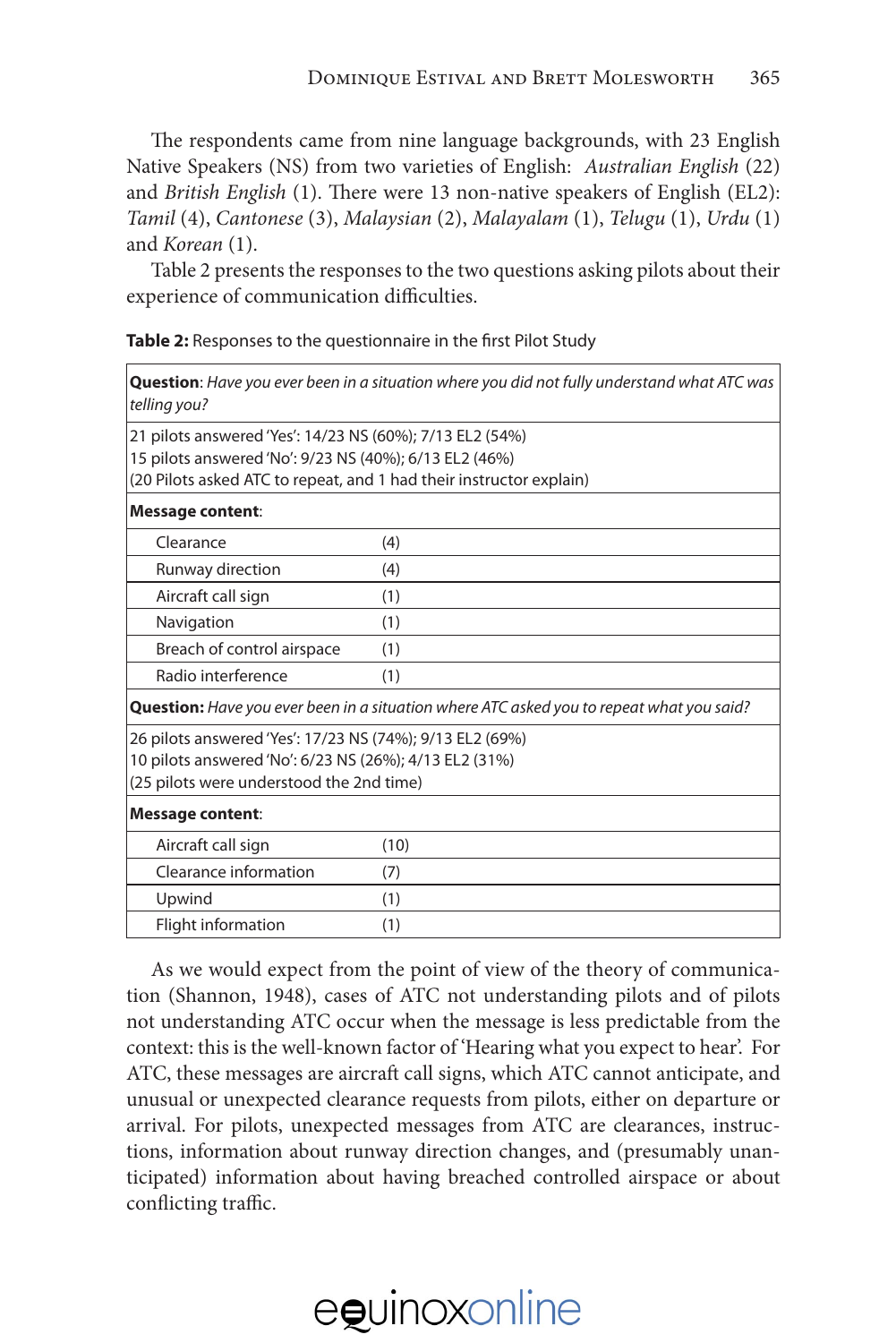The most unexpected result from the first pilot study came from the answers to the question asking pilots to rank the five communication tasks in order of difficulty. As shown in Table 3, *communicating with ATC was judged the least difficult task.*

| Understanding other pilots       | $(Mdn = 1.97, Range 3)$ |
|----------------------------------|-------------------------|
| Remembering what you have to say | $(Mdn = 2.57, Range 4)$ |
| Reading back                     | $(Mdn = 3.14, Range 4)$ |
| Saying what you have to say      | $(Mdn = 3.62, Range 4)$ |
| Understanding ATC                | $(Mdn = 3.71, Range 4)$ |

**Table 3:** Ranking of radio communication tasks in the First Pilot Study

In order to determine if the differences observed with task difficulty could be explained by native language, a one-way analysis of variance (ANOVA) was employed. Since the data violated the assumptions underpinning parametric tests (i.e., homogeneity of variance), a Kruskal-Wallis non-parametric test was used. With alpha set at 0.05 the results failed to reveal any statistical significant differences,  $X^2$ (5, 21) = 3.77,  $p = 0.58$ . *This result suggests that native language was not an influencing factor in what pilots found difficult with radio communication.*

In order to determine if the differences observed with task difficulty could be explained by pilot qualifications (level of training), a Kruskal-Wallis non-parametric test was employed. Consistent with the previous analysis, a one-way ANOVA alternate (Kruskal-Wallis test) was employed since the data violated the assumptions underpinning parametric tests. With alpha set at 0.05 the results failed to reveal any statistical significant differences,  $X^2$  (3, 20) = 5.77, *p* = 0.12. *This result suggests that flight qualification had no impact on which radio communication task pilots found most difficult.*

Finally, only three pilots responded in the free text part of the survey, provided to suggest other areas of difficulty with radio communication. These three answers are given in full in (21); it is worth noting that all three are from NS pilots and that they all blame communication problems on EL2 pilots, with Pilot #36 only bothering to express his comment with one derogatory phrase.*<sup>7</sup>*

```
(21) 
(a) #1: pilots whose first language is not English
(b) #20: it's very hard when pilot is mumbling/broken English
(c) #36: Bloody Indians
```
Even though the use of English as a second language may contribute to communication difficulties in GA, there was limited evidence from the data, apart from the free text responses given above, to suggest that EL2 pilots are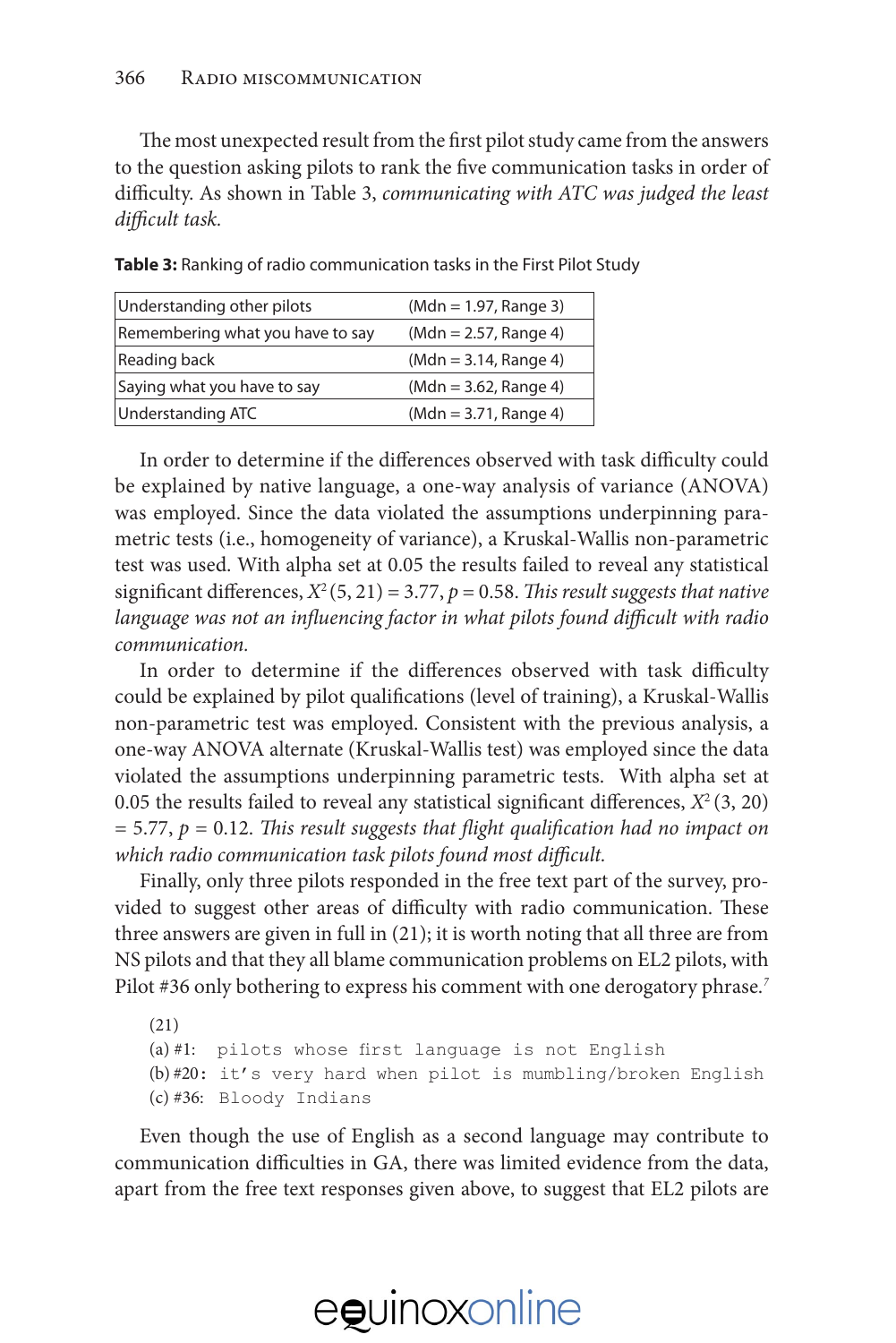the primary source of communication problems in GA: both native English speaking pilots and EL2 pilots find it difficult to understand other pilots and both experience the same problems communicating with ATC.

Thus the first pilot study gave us precious information about the actual communication challenges faced by GA pilots and led to an unexpected result. However, there were a number of shortcomings to this first study, most importantly the small sample size. Therefore, we conducted a second survey with a more substantial sample base, expanding participant numbers from all demographics, i.e., NS pilots and EL2 pilots from a variety of language backgrounds, as well as more pilots with different levels of training. We also expanded the distribution of the survey to tertiary education institutions in addition to flight training organizations. As with the first survey, in order to protect potentially sensitive information, we ensured a strict anonymity protocol.

Second, even though the study was anonymous, pilots may have been reluctant to report difficulties in flight which could have led to an incident or a potential incident: 15 out of 36 pilots said they never had to ask ATC to repeat a message, while 10 out of 36 denied having been asked by ATC to repeat a message. It is extremely unlikely that so many pilots never had either of these experiences, if only being asked to repeat their call sign. Any pilot knows that this is a frequent occurrence and not in itself a cause for concern. Thus we modified the way these questions were asked, so that the emphasis is not on *whether* such incidents occur, but *when* they do occur.

Third, the first study did not provide any frequency information, so the second questionnaire was designed towards investigating the frequency of communication problems in order to prioritize the approach to mitigate such occurrences.

Finally, we also modified the phrasing and layout of the questions to elicit more precise information about the details and factors surrounding communication problems. For instance, whereas the first questionnaire simply gave as a choice of flight stages: *Circuit*, *Departure*, *Approach*, or *Nav*[*igation*], with a possible ambiguity between 'Approach to land' and 'Approaching an airfield or a terminal area', i.e. during a navigation flight, the second questionnaire clearly distinguishes between the stages of a circuit and those of a navigation flight.

#### **4.3. Second Pilot Study**

We revised the questionnaire as described above and conducted a second pilot study, this time distributing the surveys more widely through NSW and the ACT. Eighty-three general aviation pilots completed the survey. The total flight experience of the pilots ranged from two flight hours to 13,000 hours (mean 700 hours). Table 4 shows that there was a wider range of experience than in the first study (see Table 1): 34 pilots held a Student Pilot Licence (SPL), 23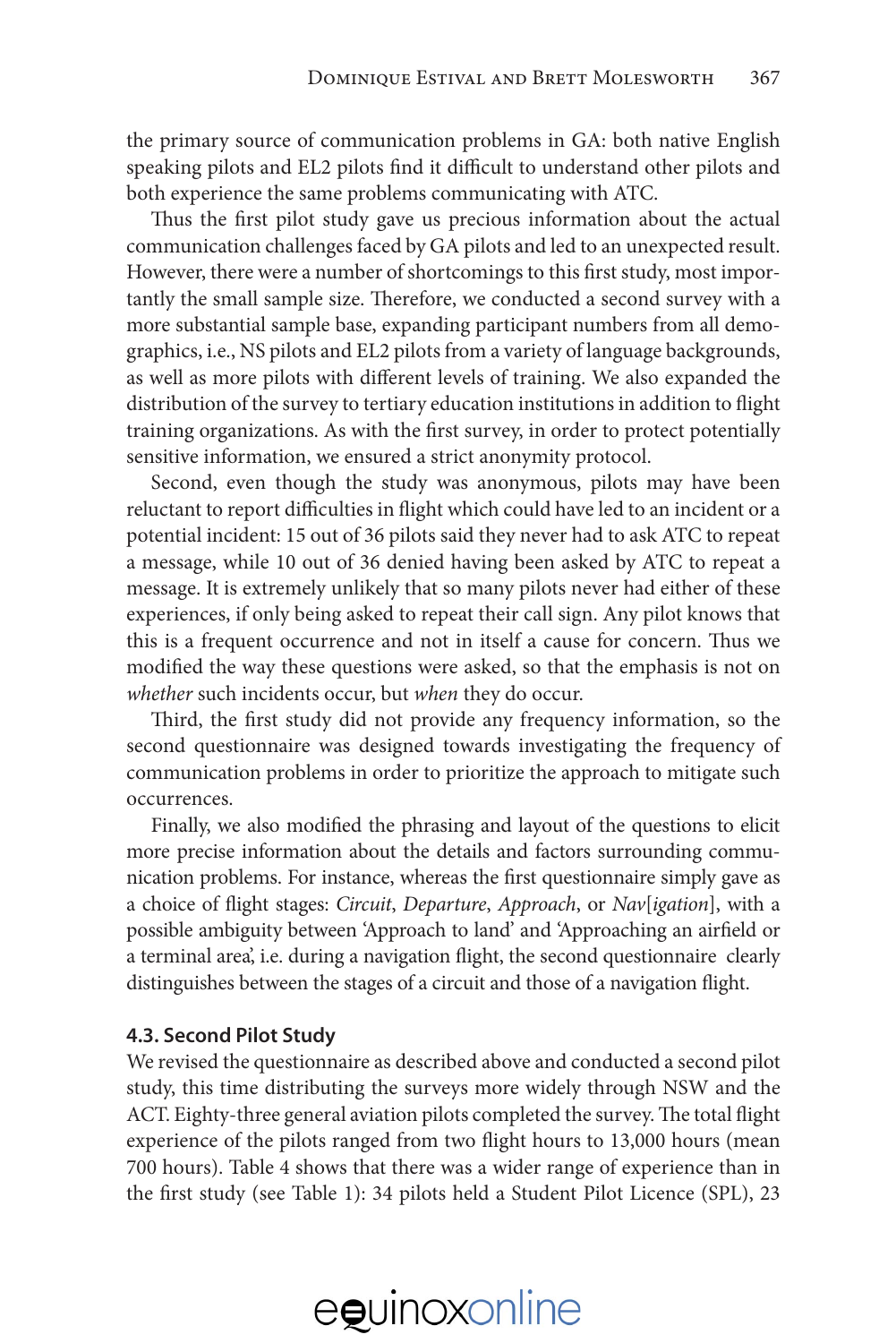pilots held a General Flying Progress Test licence (GFPT), eight held a Private Pilot Licence (PPL), 13 held a Commercial Pilot Licence (CPL) and three held an Air Transport Pilot Licence (ATPL).

| <b>Training Level</b> | # of Participants | <b>Mean Flight Hours</b> | EL <sub>2</sub> |
|-----------------------|-------------------|--------------------------|-----------------|
| <b>SPL</b>            | 34                | 26                       | 3               |
| <b>GFPT</b>           | 23                | 59                       | 4               |
| <b>PPL</b>            | 8                 | 312                      |                 |
| <b>CPL</b>            | 13                | 3,011                    | 3               |
| <b>ATPL</b>           | 3                 | 4,500                    | 0               |
| Total                 | 81* (out of 83)   | $700*$                   | 11              |

**Table 4:** Respondents in the Second Pilot Study

(\* indicates that some respondents did not answer the question)

Eleven language backgrounds were represented, with the vast majority (71) of pilots reporting *Australian English* as their first language. There was a different distribution of languages for the EL2 pilots: *Korean* (2), *Cantonese* (1), *Malayalam* (1), *Telugu* (1), *Mandarin* (1), *Polish* (1), *German* (1), *Hindi* (1), *Vietnamese* (1) and *Marathi* (1). On average, they reported having spoken English for 13.5 years (range 1–24).

Table 5 presents the answers to the two questions asking pilots about their experience of communication difficulties (compare with Table 2 in Section 3.2). An interesting result is the fact that 82% of the EL2 pilots said they had at least once not fully understood ATC (as opposed to 64% of NS pilots), and that 45% of EL2 pilots admitted having been asked to repeat by ATC (as opposed to 17% of NS pilots).

| Question 6: Have you ever been in a situation where you did not fully understand what ATC<br>was telling you?         |      |  |
|-----------------------------------------------------------------------------------------------------------------------|------|--|
| 46 pilots answered 'Yes': 37/72 NS (51%); 9/11 EL2 (82%)*<br>31 pilots answered 'No': 29/72 NS (40%); 2/11 EL2 (18%)* |      |  |
| <b>Stage of Flight</b>                                                                                                |      |  |
| Navigation                                                                                                            | (15) |  |
| <b>Circuits</b>                                                                                                       | (13) |  |
| Departure                                                                                                             | (7)  |  |
| Approach                                                                                                              | (1)  |  |
| Taxiing                                                                                                               | (1)  |  |
| Training area                                                                                                         |      |  |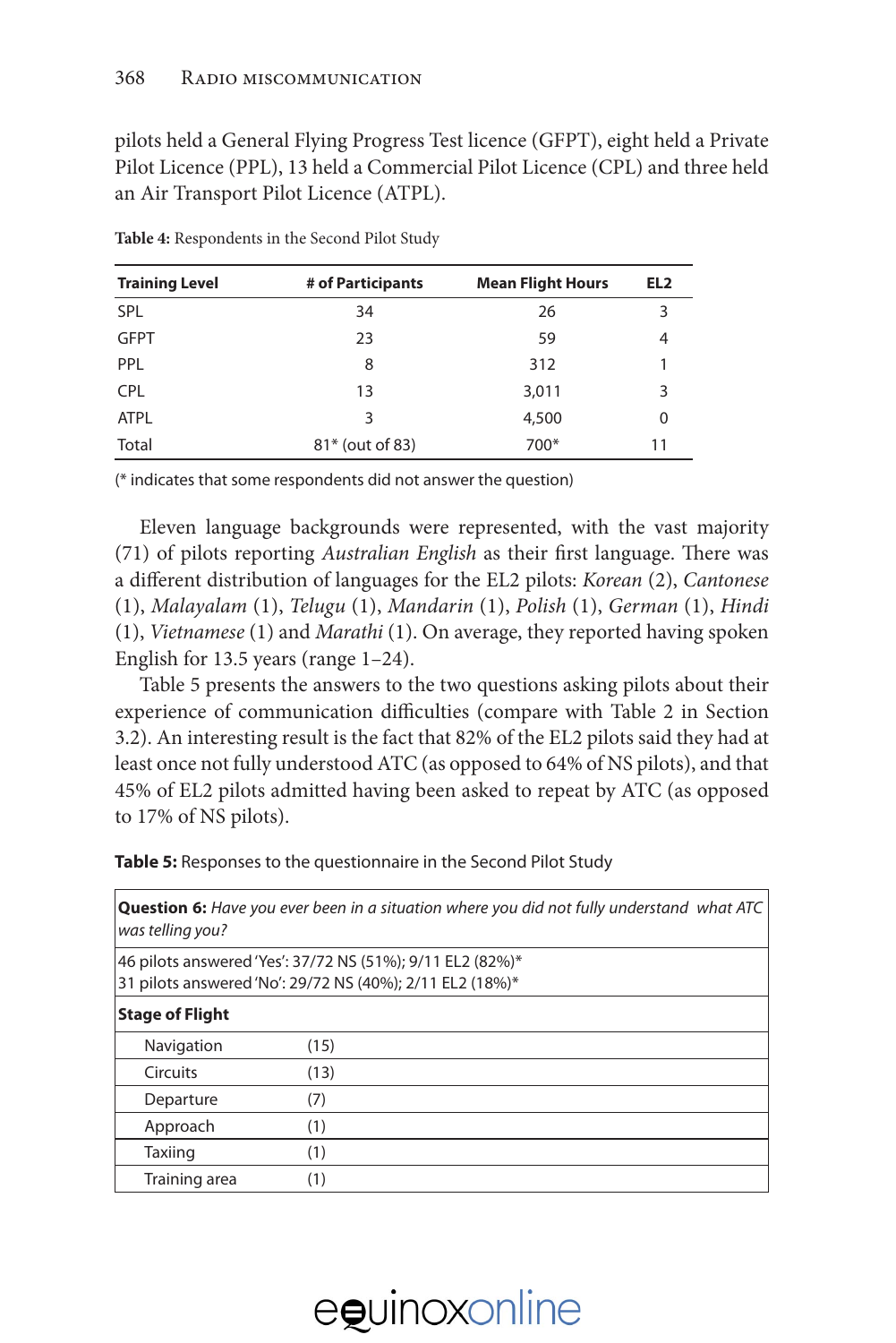| <b>Question 7:</b> Have you ever been in a situation where ATC asked you to repeat what you said? |                  |  |  |
|---------------------------------------------------------------------------------------------------|------------------|--|--|
| 17 pilots answered 'Yes': 12/72 NS (17%); 5/11 EL2 (45%)*                                         |                  |  |  |
| 64 pilots answered 'No': 57/72 NS (79%); 6/11 EL2 (55%)*                                          |                  |  |  |
| <b>Stage of Flight</b>                                                                            |                  |  |  |
| Circuits                                                                                          | (5)              |  |  |
| Navigation                                                                                        | (4)              |  |  |
| Departure                                                                                         | (2)              |  |  |
| Approach                                                                                          | (2)              |  |  |
| Other                                                                                             | $\left(1\right)$ |  |  |

(\* indicates that some respondents did not answer the question)

In contrast with the first study where we did not collect any information about the frequency of these occurrences or their recency, the second study provides us with some information in this respect.

#### Pilots not understanding ATC

Table 5 shows that, in response to the question**:** *Have you ever been in a situation where you did not fully understand what ATC was telling you?* Forty-six pilots (out of 83) answered they had. The vast majority of these reported less than five occurrences throughout their flying experience. Specifically, nine noted once, 14 noted twice, four noted three instances, seven noted four instances and six noted five instances. Five separate pilots noted this experience has occurred 6, 9, 16 and 20 times. Two other pilots noted this had occurred 10 times.

For the EL2 pilots who were able to recall a situation where they did not fully understand what ATC was telling them, a correlational analysis was performed to determine if a relationship existed between the frequency of such event and the number of years they had been speaking English. Due to the small sample size, a non-parametric analysis was performed. The results of the Spearman Rank correlation coefficient analysis failed to identify a statistical significant relationship,  $r(9) = -0.434$ ,  $p = 0.244$ .

This result suggests that *the actual number of years of speaking English had no impact on the EL2 pilots' ability to understand ATC*.

When asked how many times this had occurred in the past three months, the vast majority said that it had not (52 pilots). In contrast, 11 pilots noted this had occurred once, six noted twice, three noted three times, one noted once, four noted five times and one noted this occurred eight times.

For the pilots who had noted they had been in a situation where they did not fully understand what ATC was telling them, 15 were on a navigation flight at the time, 13 were completing circuits, seven were on departure, and one pilot each on approach, taxiing and within the training area. Three other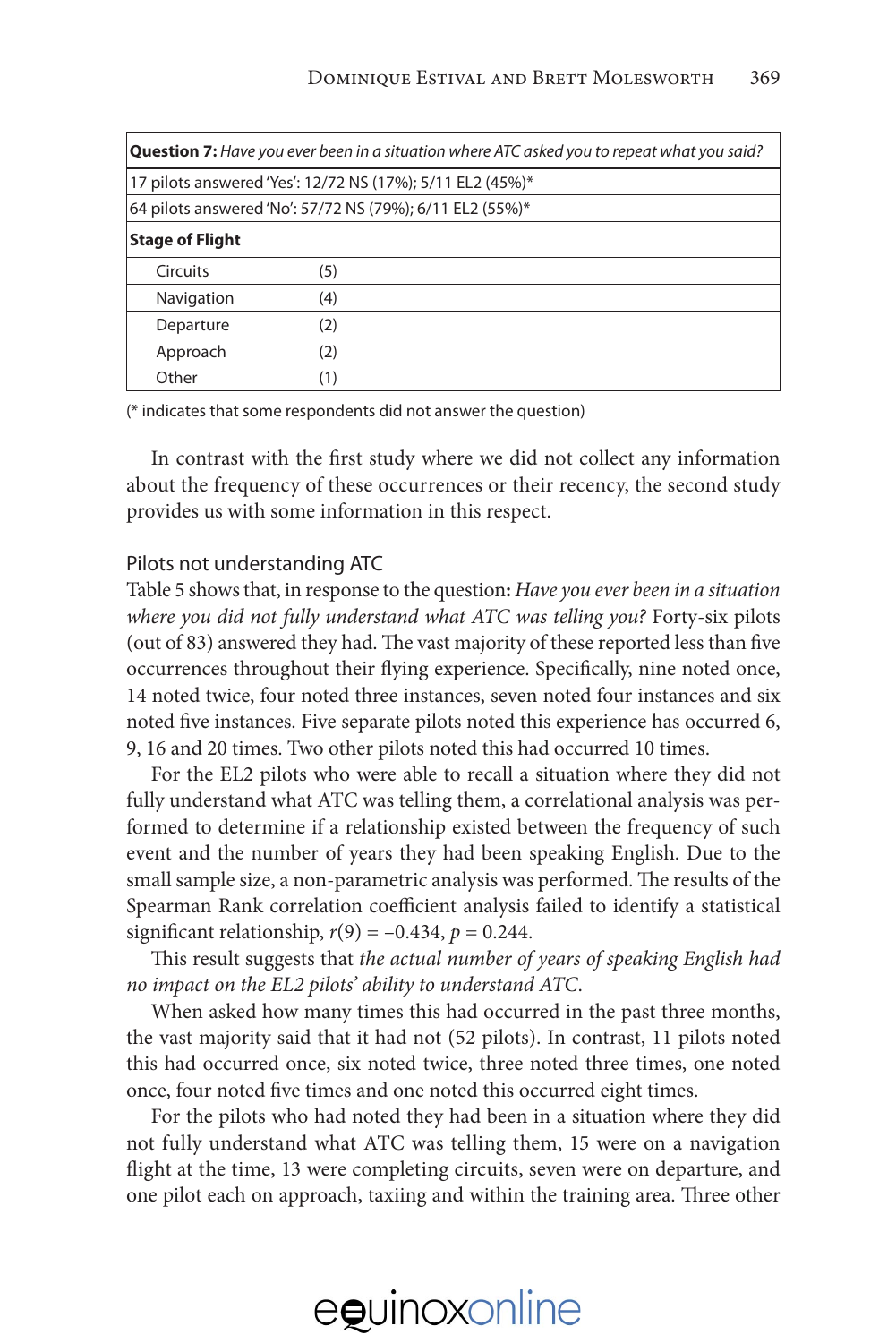pilots failed to provide an answer despite ticking the 'other' box, and five pilots neglected to answer the question.

#### ATC not understanding pilots

Table 5 also shows that the majority of pilots (66/83) reported they were not able to recall a situation where ATC asked them to repeat what they had said. When asked how many times this had occurred in the past three months, the vast majority said that it had not (69 pilots). Six pilots noted this had occurred once, two noted twice, and two other pilots noted this occurred three and five times respectively.

For the EL2 pilots who were able to recall a situation where ATC asked them to repeat, a correlational analysis was performed to determine if a relationship existed between the frequency of such event and the number of years of they had been speaking English. Due to the small sample size, a non-parametric analysis was performed. The results of the Spearman Rank correlation coefficient analysis failed to identify a statistical significant relationship,  $r(5) = -0.667$ ,  $p = 0.219$ .

This result suggests *that the actual number of years of speaking English had no impact on the number of miscommunications with ATC*.

To the question about the phase of flight in which this had occurred, five pilots answered this occurred while completing circuits, two on departure, two on approach, four during a navigation exercise and one pilot noted 'other' but failed to state what this was.

#### Ranking of communication tasks

The ranking of the five radio communication tasks, shown in Table 6, is consistent with that of the first study (given in Table 3). It is worth noting that the change in ranking of *Understanding ATC*, from fifth in the first study to third in the second study, can be correlated with the number of remarks about a new ATC trainee who was a non-native English speaker at one of the airports during that period.

| 1. Understanding other pilots       | $(Mdn = 3.70, Range 4)$ |
|-------------------------------------|-------------------------|
| 2. Remembering what you have to say | $(Mdn = 3.05, Range 4)$ |
| 3. Understanding ATC                | $(Mdn = 2.97, Range 4)$ |
| 4. Reading back                     | $(Mdn = 2.81, Range 4)$ |
| 5. Saying what you have to say      | $(Mdn = 2.48, Range 4)$ |

**Table 6:** Ranking of radio communication tasks in the Second Pilot Study

As in the first study, in order to determine whether the differences observed with task difficulty could be explained by native language (NS vs. EL2), a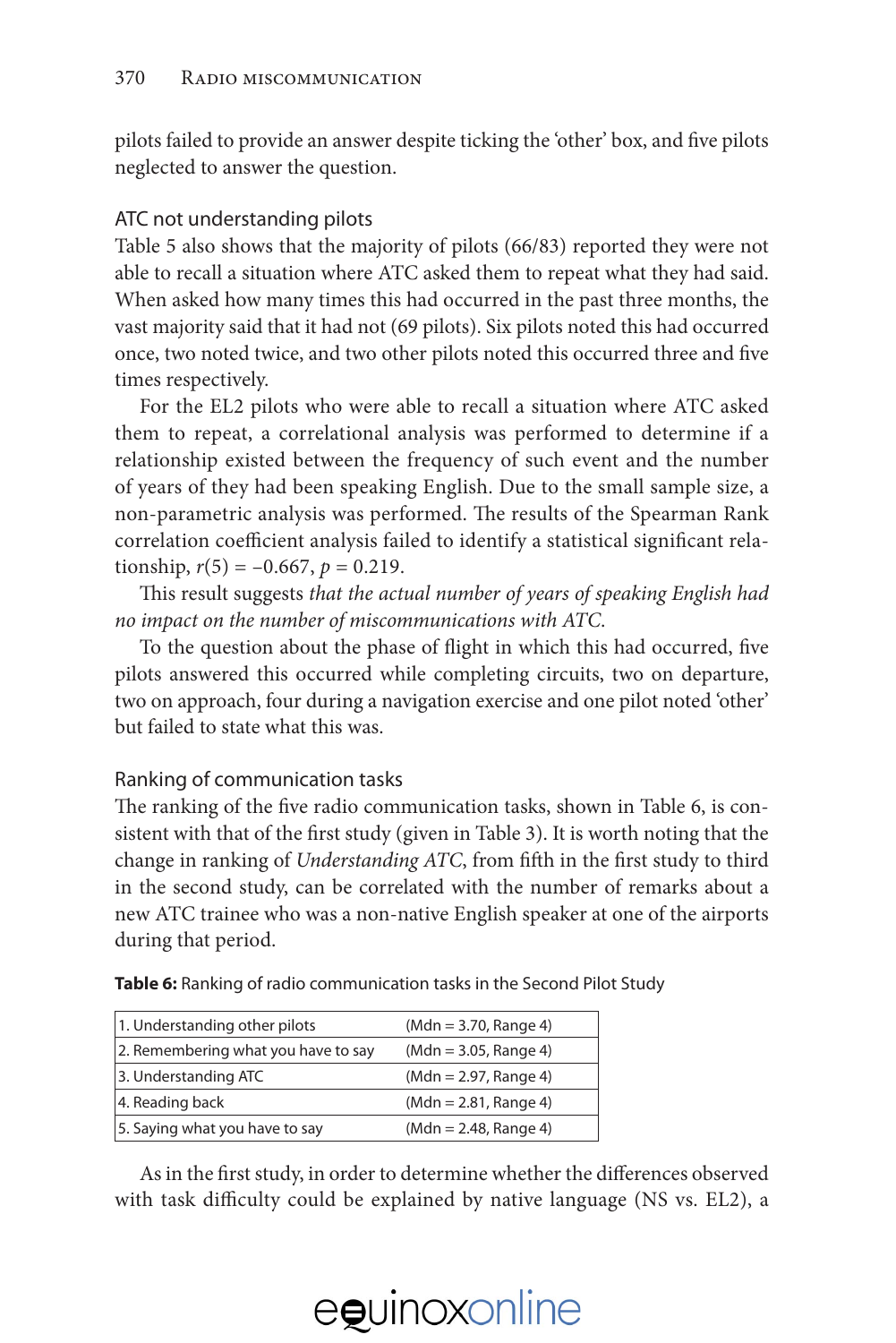one-way analysis of variance (ANOVA) was employed. Since the data violated the assumptions underpinning parametric tests (i.e., homogeneity of variance), a Kruskal-Wallis non-parametric test was used. With alpha set at 0.05 the results failed to reveal any statistically significant differences,  $X^2$  (1, 66)  $= 0.21$ ,  $p = 0.65$ . As with the first study, this result suggests that *native language was not an influencing factor in what pilots found difficult with radio communication.*

In order to determine if the differences observed with task difficulty could be explained by pilot qualifications (level of training), a Kruskal-Wallis non-parametric test was employed. Consistent with the previous analysis, a one-way ANOVA alternate (Kruskal-Wallis test) was employed since the data violated the assumptions underpinning parametric tests. With alpha set at 0.05 the results failed to reveal any statistically significant differences,  $X^2$  (4, 64) = 6.98,  $p = 0.14$ . This result again suggests that *qualification had no impact on which radio communication task pilots found most difficult.* 

#### Free text answers

Finally, as we were hoping would be the case, the revised questionnaire elicited more answers in free text for the second study. Those answers, given by both NS and EL2 pilots, provided more useful information, as the examples (22)– (23) illustrate. These examples are given with the punctuation and spelling found in the surveys.

The responses to Question 6 (Pilot not understanding ATC) show that NS find ATC sometimes difficult to understand, as illustrated by (22).

|  | $(22)$ (a) NS pilot:                              |
|--|---------------------------------------------------|
|  | Information given too quickly & too much in one   |
|  | transmission for readback                         |
|  | $(b)$ NS pilot:                                   |
|  | T/O from YSCB - TWR call Turn right "when ready". |
|  | sounded like "heading ?"                          |
|  | [Take-off from Canberra – the Tower call ]        |
|  |                                                   |

The responses to Question 7 (ATC not understanding Pilot) provided typical examples of EL2 pilots' difficulties, as shown in (23).

- (23) (a) EL2 pilot: Over Mayfield, difficulties to say all information in sequence to ATC when inbound.
	- (b) EL2 pilot: Inbound call at Prospect the ATC didn't hear my call sign, has happened numerous times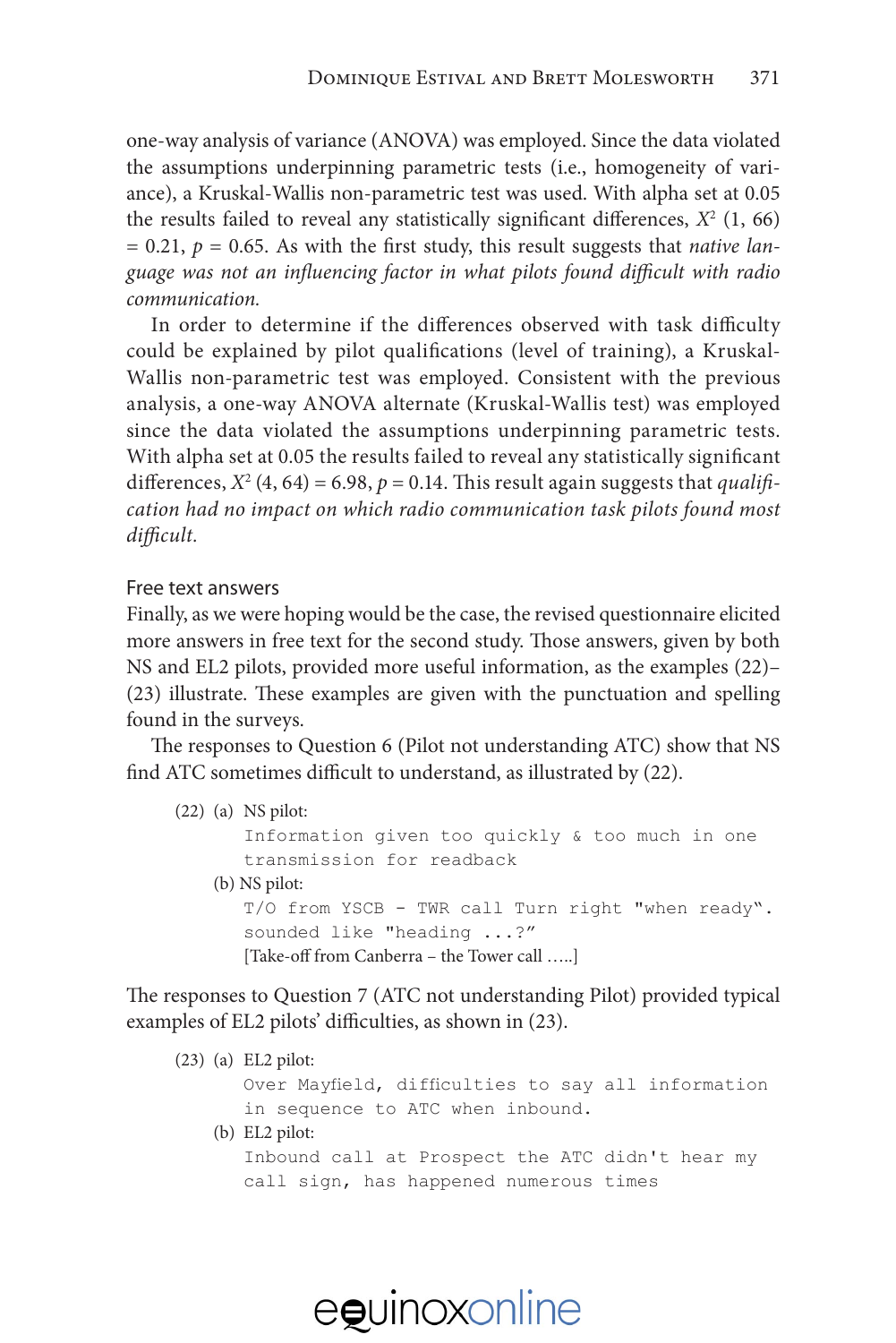The responses to Question 9 (free text about any other situation) give a wider range of answers and situations where misunderstandings can arise.

(24) (a) NS pilot: Misunderstood a clearance [ ] and began to diverge onto a different runway before being corrected by an instructor. (b) NS pilot: Generally ATC speak too quickly. (c) NS pilot: Very difficult to understand overseas pilots so their position reports approaching & within circuit at busy airports means constant & dangerous guess work.

Answers such as (22a) and (24b) confirm earlier studies (e.g. McMillan, 1998; Prinzo, 2008) about the problems associated with the rapid rate of speech and the amount of information in one transmission from ATC, while (24c) shows the perception of difficulties due to EL2 pilots' language proficiency.

In summary, the second study confirmed the results of the first (Estival and Molesworth, 2009), namely that the most challenging type of communication for pilots is not with ATC, but with other pilots, and that pilots, irrespective of native language or qualifications, find communicating with other pilots difficult. Whether the main source of the problem is due to noise in pilot-to-pilot transmission or to the poor aviation communication skills (production and/or understanding) of the pilots remains an area for future research. However, the results from question 6 asking if pilots had been in a situation where they did not fully understand what ATC was telling them appears to suggest it may be the latter. Specifically, over half of the pilots (46) noted that they had experienced such a situation but, when asked whether ATC had asked them to repeat a message, less than one quarter said this had occurred.

#### **5. Conclusions and future work**

Communication problems are held to pose a threat to general aviation safety and it is undeniable that some of the instances reported in both our pilot studies could have led to negative outcomes. Fortunately, they were either satisfactorily clarified or resolved in some other way and were not formally reported. Even though there is a strong perception in the aviation community that EL2 in particular is a threat to safety, our data (although limited) shows that the problem is much more complex and involves NS ATC as well as both NS and EL2 pilots. The research reported here provides new examples of mis-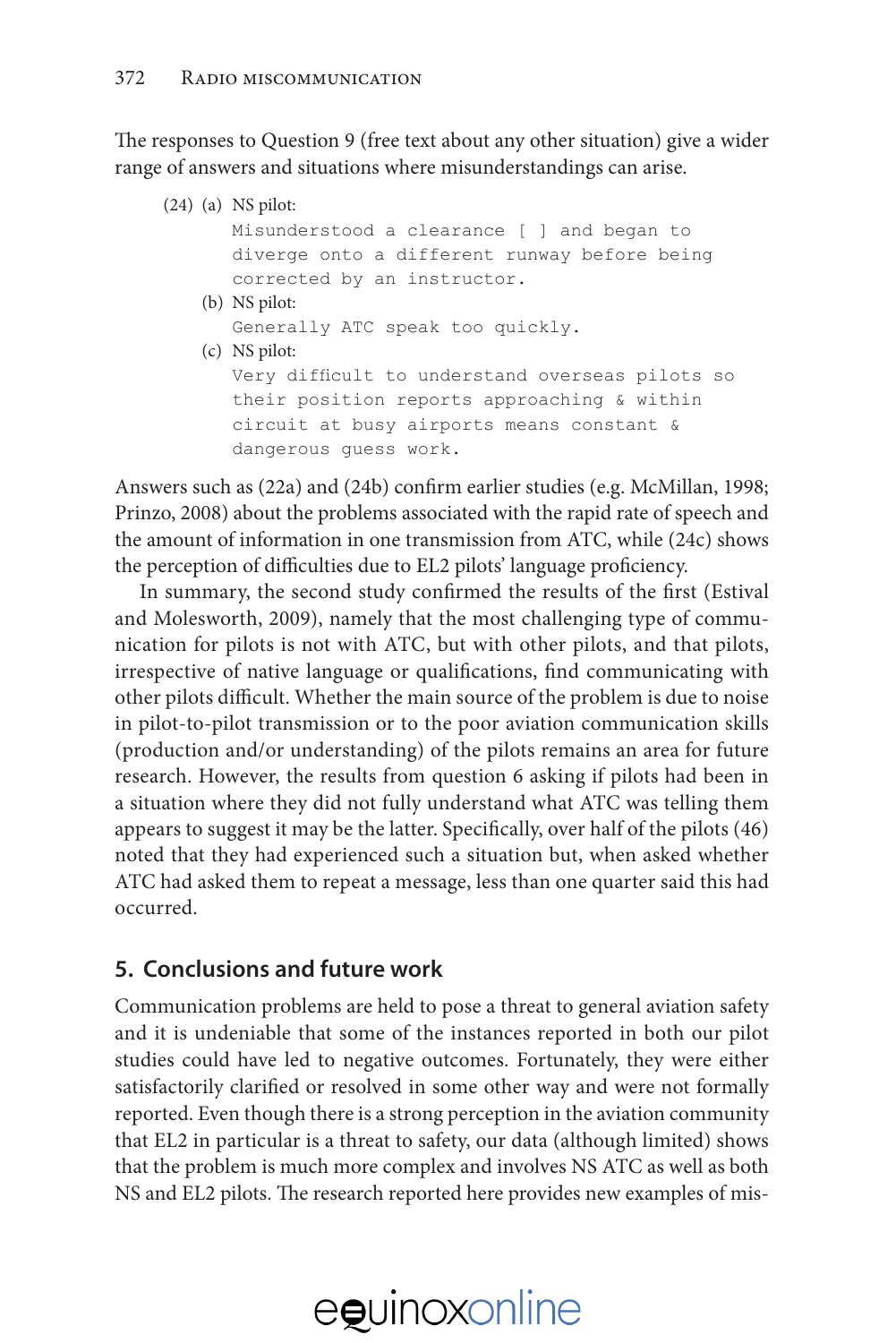communication which the pilots themselves thought posed a safety issue, but which would not have been reported elsewhere (i.e. no accident or incident report).

As demonstrated again by our two studies, communicating effectively over the radio in a noisy and stressful environment is a challenge which is made more difficult when one of the participants is a second language speaker, even when the language to be used is highly scripted. Our two pilot studies have confirmed that miscommunication can occur in situations where it might impact on aviation safety and the answers we collected suggest that the standard of English employed by EL2 pilots may contribute to the difficulties of radio communication in GA. However, we also found that understanding other pilots is reported as the task that poses the greatest challenge to pilots, irrespective of their native language or licence qualification. By contrast, pilots consistently reported that communicating with ATC was the least challenging communication task, which may be explained in part by the intensive training provided to ATC and by the standardized phraseology now regularly employed (Cushing, 1994; Hutchins and Klausen, 1996; McMillan, 1998). Nevertheless, a large number of the examples of miscommunication provided by the pilots surveyed also pointed to the rapid speech and terminology used by ATC as contributing factors.

Our research will continue to be directed towards determining the actual impact of ELP on effective radio communication and analysing the causes of miscommunication between EL2 pilots and ATC. We will also attempt to determine whether ATC experiences are similar to those of their flying counterparts and we will investigate the issues faced by EL2 ATC (currently very rare in Australia).

In order to identify particular areas of communication breakdown, following the model of the study by Farris *et al*. (2008), we will conduct experiments with EL2 pilots of different proficiency levels and under different workloads, investigating the accuracy of interpretation (*comprehension*) and the ability to repeat instructions (*repetition*) under four different conditions (instead of two): two external conditions (with low traffic and high traffic) and two internal conditions (low workload and high workload) and in realistic pilot tasks (instead of paper-based tasks). Future research is also planned examining the effectiveness of noise cancelling technology (e.g., headphones) as a method of alleviating miscommunication between pilots.

Once the areas of miscommunication and their impact on air safety have been identified, we propose a three tiered approach to improve aviation communication: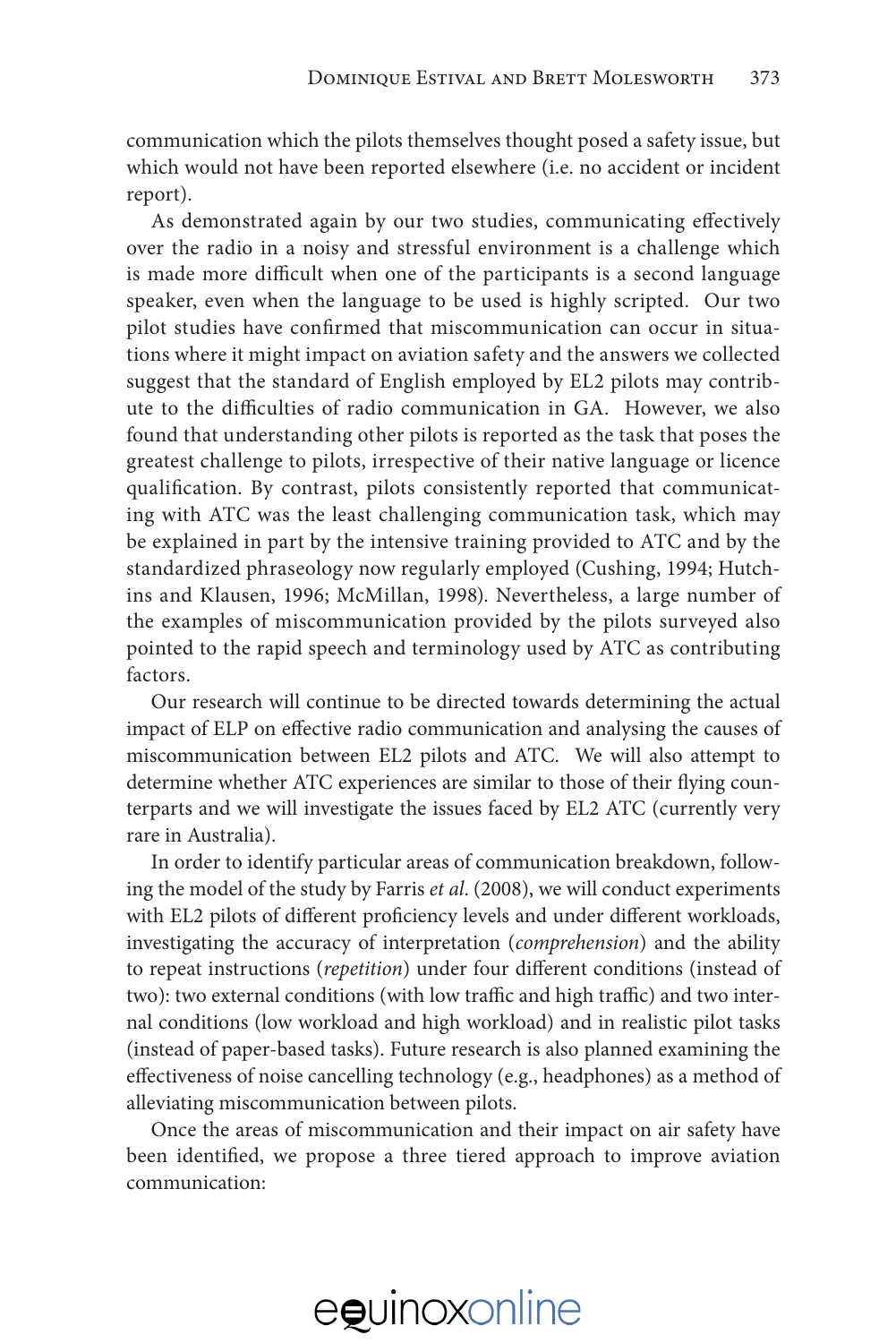- 1. educate both ATC and pilots about typical areas of miscommunication with EL2 pilots (and ATC);
- 2. teach more effective communication strategies to both ATC and pilots; and
- 3. develop and implement a computer based training tool to improve English proficiency and maintain communication skills.

#### **Notes**

1. The first author is a GA flight instructor with more than 800 hours of GA flight experience, including 200 hours of instruction in small aircraft.

The instructor who provided this example wishes to remain anonymous.

3. Thanks to Julie Choi for this example, contributed by a student in her class at UTS, Monique Van derVeen (LEUT, RAN).

4. There are very few EL2 ATC in Australia – but see the comments on Table 6 in Section 3.3.

5. We thank the Chief Pilots and Chief Flying Instructors who allowed us to conduct the surveys at their organizations and who helped us distribute and collect the questionnaire.

As indicated by '\*' in the tables, some respondents did not answer all the questions, and the numbers given in some cells may be derived from the answers to other questions, e.g. if the level of flight training was not given, but the number of hours was very low, the student pilot was considered not to have achieved the GFPT.

7. One reviewer for (Estival and Molesworth, 2009) was offended by this language and wanted it removed from the paper, or marked as 'expletive'. However, it is important to note that this language is widely used in the GA community and that it is evidence of the larger problem at the time, when Indian students were revealed to be the target of attacks in Australia. In addition, the term 'bloody' is extremely common in Australian English, where it is less offensive than in other dialects.

#### **References**

- Alderson, J. C. and Horák, T. (2009) *Report on a Survey of National Civil Aviation Authorities' Plans for Implementation of ICAO Language Proficiency Requirements*. Report prepared for the ICAO. Lancaster University.
- CASA (2009) *Airspace Review of Bathurst Aerodrome*. March 2009. URL: [http://www.casa.](http://www.casa.gov.au/scripts/nc.dll?WCMS:STANDARD:1001:pc=PC_90447) [gov.au/scripts/nc.dll?WCMS:STANDARD:1001:pc=PC\\_90447.](http://www.casa.gov.au/scripts/nc.dll?WCMS:STANDARD:1001:pc=PC_90447)

Cushing, S. (1994) *Fatal Words: Communication Clashes and Aircraft Crashes.* Chicago, IL: The University of Chicago Press.

- Drury, C. G. and Ma, J. (2002) *Language Error Analysis Report on Literature of Aviation Language Errors and Analysis of Error Databases.* Report prepared for the FAA. University of Buffalo, State University of New York.
- Estival, D. and Molesworth, B. (2009) A study of EL2 pilots' radio communication in the General Aviation environment. *Australian Review of Applied Linguistics*, 32 (3): 24.1–24.16.
- Falzon, P. (2009). Discourse segmentation and the management of multiple tasks in single episodes of air traffic controller-pilot spoken radio communication. *Discours*, 4.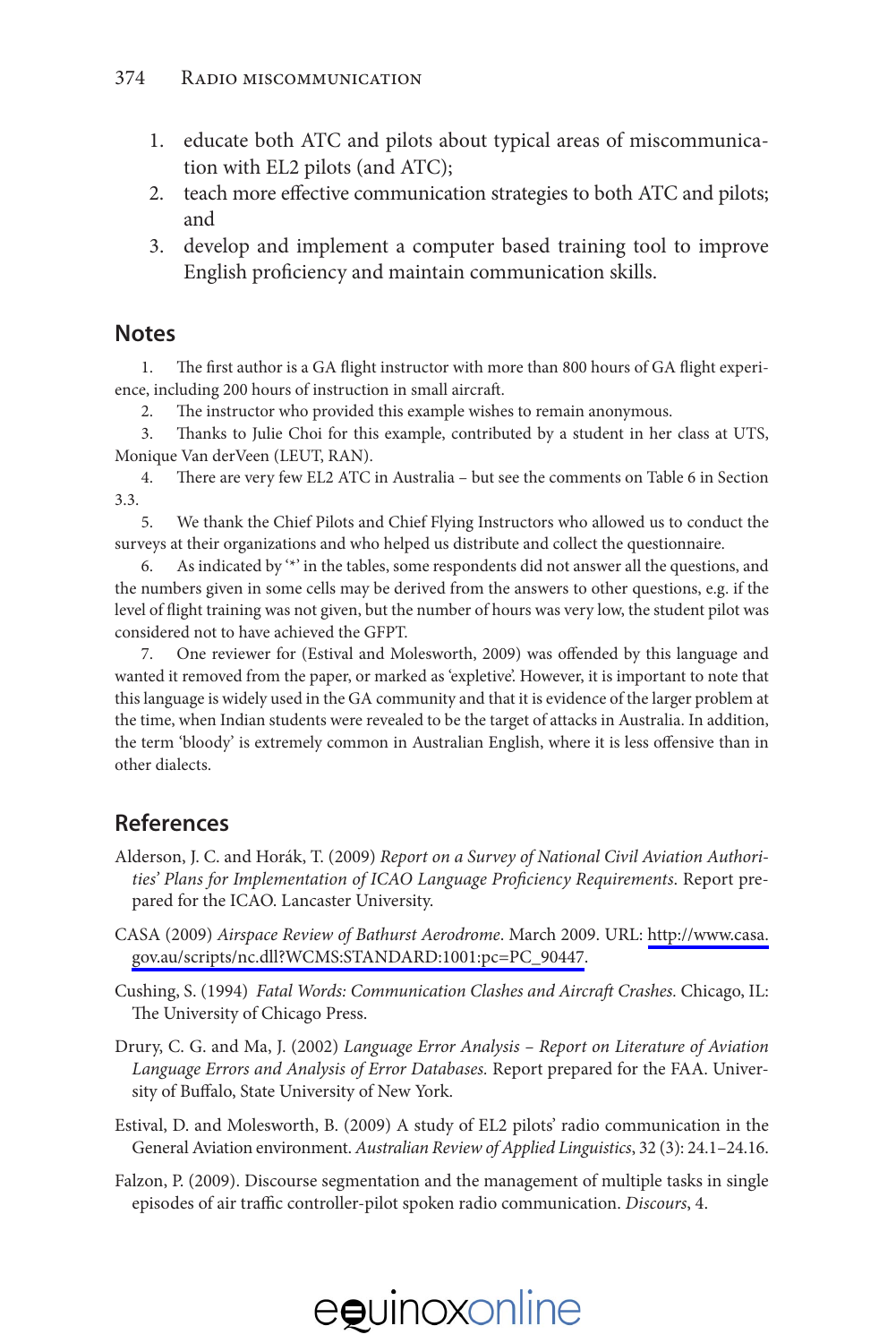- Farris, C., Trofimovich, P., Segalowitz, N. and Gatbonton, E. (2008). Air traffic communication in a second language: Implications of cognitive factors for training and assessment. *TESOL Quarterly* 42 (3): 397–410.
- Gat, I. B. and Robert. K. W. (1978) An effect of linguistic experience. Auditory word discrimination by native and non-native speakers of English. *Audiology* 14 (4): 339–345. <http://dx.doi.org/10.3109/00206097809101303>
- Goguen J. A. and Linde, C. (1983) *Linguistic Methodology for the Analysis of Aviation Accidents*. NASA Contract Report 3741.
- Helmreich, R. L. (1994) Anatomy of a system accident: The crash of Avianca Flight 052. *The International Journal of Aviation Psychology* 4 (3): 265–284. [http://dx.doi.org/10.1207/](http://dx.doi.org/10.1207/s15327108ijap0403_4) [s15327108ijap0403\\_4](http://dx.doi.org/10.1207/s15327108ijap0403_4)
- Hutchins, E. and Klausen, T. (1996) Distributed cognition in an airline cockpit. In Y. Engström and D. Middleton (eds). *Cognition and Communication at Work,* 15–34. Cambridge, MA: Cambridge University Press.
- Illman, P. (1998) *The Pilot's Radio Communication Handbook* (5th edn). New York: McGraw-Hill.
- Isaac, A. (2007) Effective communication in the aviation environment: work in progress. *Hindsight* 5: 31–34.
- Linde, C. (1988) Politeness and accidents in aviation discourse: The quantitative study of communicative success. *Language in Society* 17 (3): 375–399. [http://dx.doi.org/10.1017/](http://dx.doi.org/10.1017/S0047404500012951) [S0047404500012951](http://dx.doi.org/10.1017/S0047404500012951)
- MacBurnie, E. (2004) Aviation language proficiency. *ICAO Journal* 59 (1): 4–27.
- Matthews, E. (2004) New provisions for English language proficiency requirements are expected to improve aviation safety. *ICAO Journal* 59 (1): 4-6.
- Mayo, L. H., Florentine, M. and Buus, S. (1997) Age of second-language acquisition and perception of speech in noise. *Journal of Speech, Language and Hearing Research* 40 (3): 686–693.
- McMillan, D. (1998) *'… Say again?…' Miscommunications in Air Traffic Control.* Brisbane: Queensland University of Technology.
- Mell, J. (2006) *Emergency Calls Messages out of the Blue*. Ecole Nationale de l'Aviation Civile. URL: [http://www.icao.int/anb/sg/pricesg/background/OotB.htm.](http://www.icao.int/anb/sg/pricesg/background/OotB.htm)
- Nevile, M. and Walker, M. (2005) *A Context for Error: Using Conversational Analysis to Represent and Analyse Recorded Voice Data*. Report prepared for the Australian Transport Safety Bureau. ATSB Aviation Research Report B2005/0108.
- Nevile, M. (2008) Being out of order: Overlapping talk as evidence of trouble in airline pilots' work. In V. K. Bhatia, J. Flowerdew and R. H. Jones (eds) *Advances in Discourse Studies*, 36–50. Abingdon: Routledge.
- Nevile, M. (2007) Action in time: ensuring timeliness for collaborative work in the airline cockpit. *Language in Society* 36 (2): 233–257. [http://dx.doi.org/10.1017/S004740](http://dx.doi.org/10.1017/S0047404507070121) [4507070121](http://dx.doi.org/10.1017/S0047404507070121)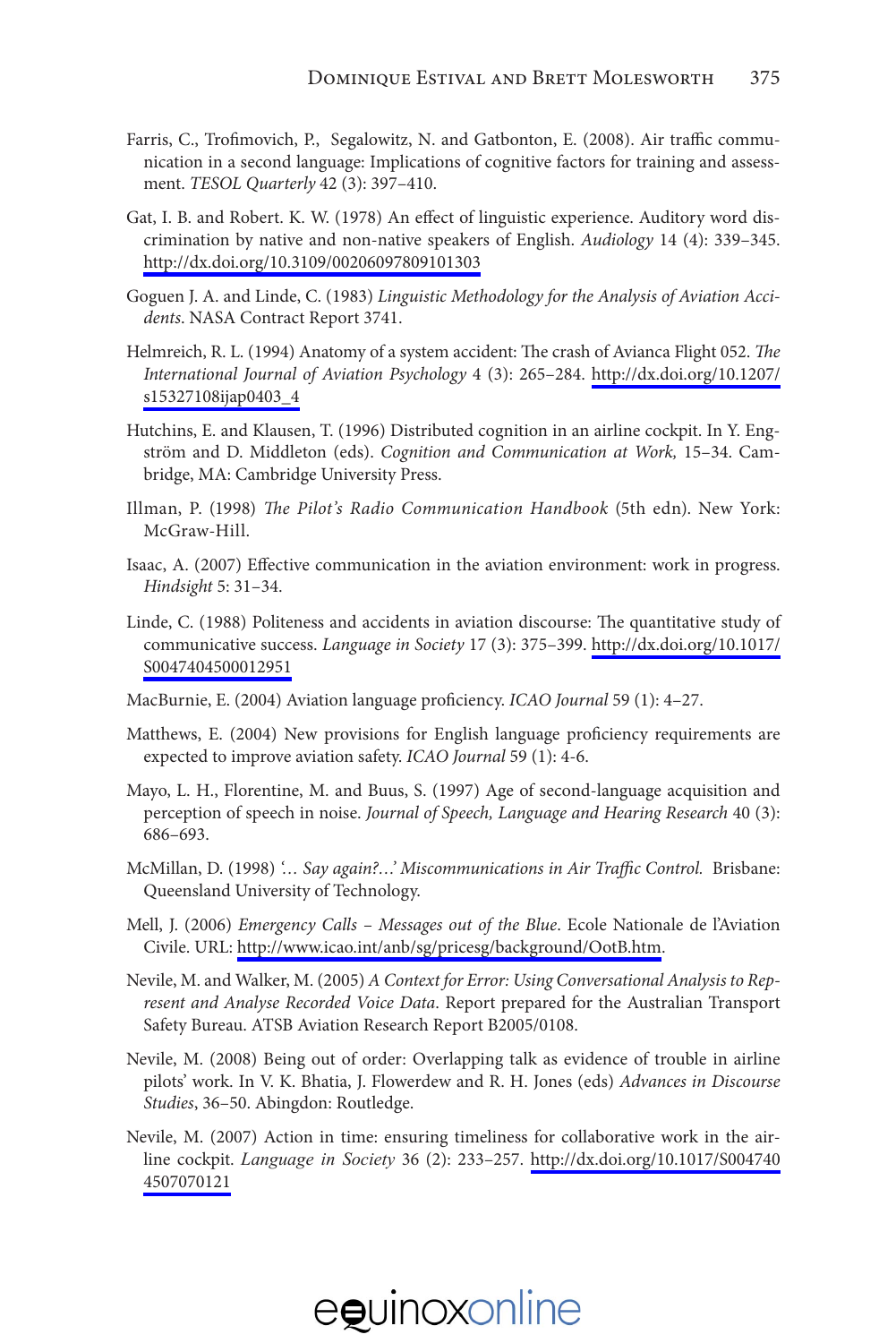- Nevile, M. (2006) *Communication in Context: A Conversational Analysis Tool for Examining Recorded Voice Data in Investigations of Aviation Occurrences*. Report prepared for the Australian Transport Safety Bureau. ATSB Research and Analysis Report B2005/0118.
- Nevile, M. (2005) 'Checklist complete' Or is it? Closing a task in the airline cockpit. *Australian Review of Applied Linguistics* 28 (2): 60–76.
- Nevile, M. (2001) Understanding who's who in the airline cockpit: pilots' pronominal choices and cockpit roles. In A. McHoul and M. Rapley (eds), *How to Analyse Talk in Institutional Settings: A Casebook of Methods*. London and New York: Continuum.
- Oliveira, K. (2007) Command of English would have prevented Brazil's worst air tragedy ever'. URL: [http://www.brazzimag.com.](http://www.brazzimag.com) Tuesday 20 February 2007.
- Prinzo, V. O. (2008) The computation and effects of air traffic control message complexity and message length on pilot readback performance. *Proceedings of Measuring Behavior 2008, Maastricht, The Netherlands,* 188–189.
- Shannon, C. E. (1948) A mathematical theory of communication. *The Bell System Technical Journal* 27: 379–423, 623–656. [http://citeseerx.ist.psu.edu/viewdoc/download?doi=10.1.](http://citeseerx.ist.psu.edu/viewdoc/download?doi=10.1.1.161.4366&rep=rep1&type=pdf) [1.161.4366&rep=rep1&type=pdf](http://citeseerx.ist.psu.edu/viewdoc/download?doi=10.1.1.161.4366&rep=rep1&type=pdf)
- Shimizu, T., Makishima, K., Yoshida, M. and Yamagishi, H. (2002) Effect of background noise on perception of English speech for Japanese listeners. *Auris Nasus Larynx* 29 (2)*,* 121–125. [http://dx.doi.org/10.1016/S0385-8146\(01\)00133-X](http://dx.doi.org/10.1016/S0385-8146%2801%2900133-X)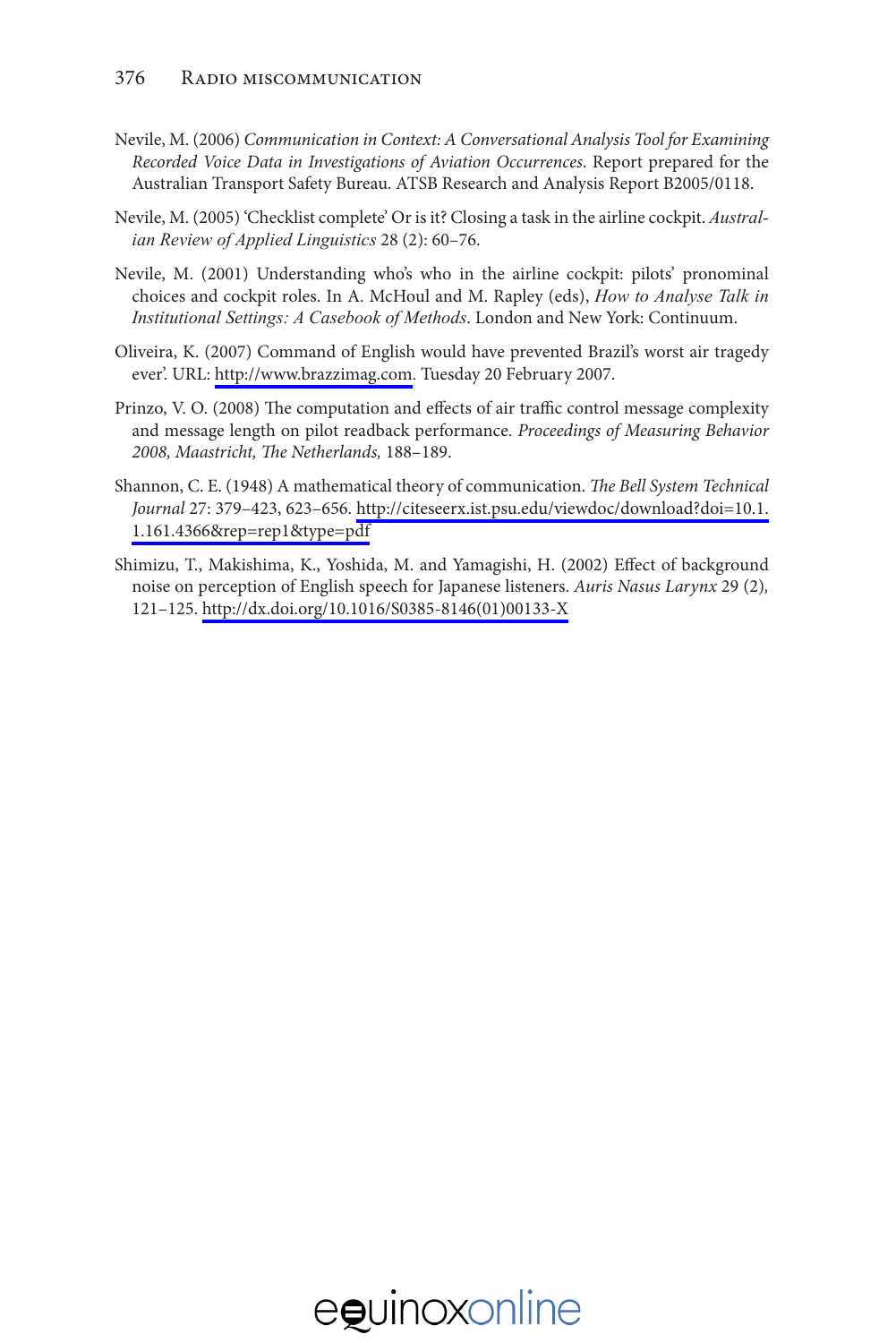#### **Appendix A: Questionnaire**

#### **[Ethics and Contact details omitted to keep submission anonymous]**

This study aims to identify difficulties in radio communication in General Aviation. The survey is both voluntary and anonymous (no personal information is recorded). The questionnaire will take approximately 10 minutes to complete.

1. What is your current pilot licence? (please circle)

|                                                                                                  | Student                                      | GFPT | PPI               | CPL          | <b>ATPL</b>       |  |
|--------------------------------------------------------------------------------------------------|----------------------------------------------|------|-------------------|--------------|-------------------|--|
|                                                                                                  | 2. What ratings do you hold? (please circle) |      | Instructor rating |              | Instrument rating |  |
|                                                                                                  | 3. Flying experience:                        |      | hours             |              | years             |  |
| 4. Total flying experience in the past three months:                                             |                                              |      |                   |              | (hours)           |  |
| 5. Is Australian English your first (native) language?<br>If "No", what is your native language? |                                              |      |                   | Yesl I/Nol I |                   |  |
|                                                                                                  | How long have you been using English?        |      |                   |              | (vears)           |  |

6. How many times have you been in a situation where you did not fully understand what ATC was telling you? example a set of the set of the set of the set of the set of the set of the set of the set of the set of the set of the set of the set of the set of the set of the set of the set of the set of the set of t

- a. How many times has this occurred in the past three months?
- b. In the most recent situation where this occurred, please describe what happened:
- c. What were you doing at the time? (please circle)

|  | Circuit (upwind, downwind, base, final) Departure Navigation Approach Other ( |  |  |  |  |
|--|-------------------------------------------------------------------------------|--|--|--|--|
|--|-------------------------------------------------------------------------------|--|--|--|--|

7. How many times have you been in a situation where ATC did not fully understand what you were telling them?  $($ estimate)

- a. How many times has this occurred in the past three months?
- b. In the most recent situation where this occurred, please describe what happened:

c. What were you doing at the time? (please circle)

| Circuit (upwind, downwind, base, final) |  | Departure Navigation Approach Other( |  |  |
|-----------------------------------------|--|--------------------------------------|--|--|
|-----------------------------------------|--|--------------------------------------|--|--|